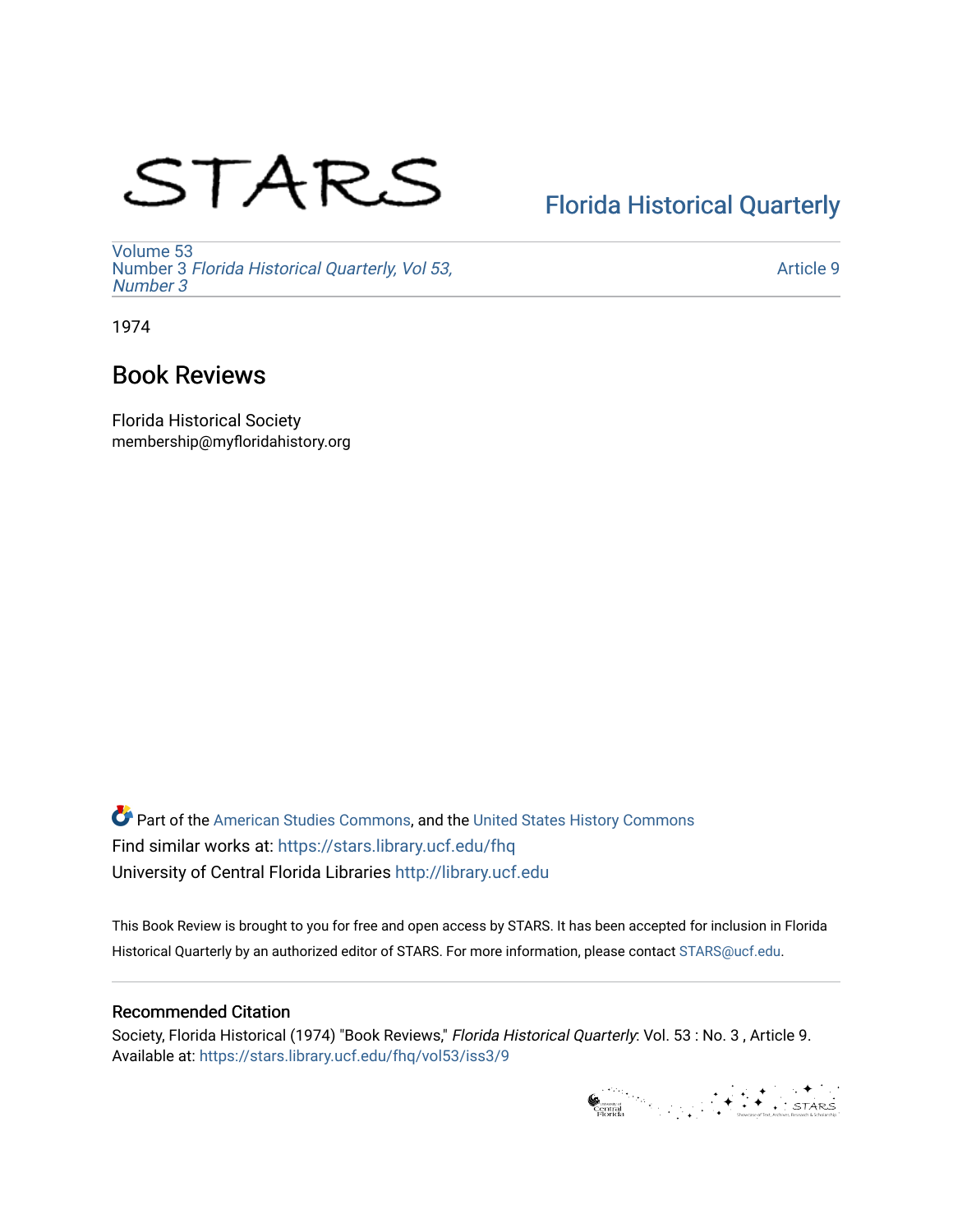*The Everglades: From Yesterday to Tomorrow.* By Wyatt Blassingame. (New York: G. P. Putnam's Sons, 1974. 126 pp. Illustrations, index. \$4.69.)

People of all ages are perennially intrigued by the Everglades. So too seem to be the makers of books. This is one more book on this popular subject— and it happens to be one of the best.

The author had in mind introducing this famous land to young people, for he has had notable success in writing for this age group. However, the resulting book has a style so pleasantly crisp and clear and the stories are told with such flair and drama that the appeal is general.

The fascinating setting is here— sawgrass and bayheads, 'gator holes and bird rookeries- but the real theme of the book is Man. Soldiers of the Seminole Wars, Indians, fishermen, outlaws, plume-hunters, pirates, and land sharks are the actors on this vast watery stage. Colonel Harney goes after Chekika, the Indian chief responsible for the Indian Key Massacre, and gets his man. Ed Watson, called the mass-murderer of Chatham Bend on the West Coast, is balanced off by the rampageous Ashley Gang on the East Coast.

The terrible destruction of two hurricanes, 1926 and 1928, in the Lake Okeechobee area is recounted; how the icehouse blew a mile down the road and the iceman, near-frozen, was rescued; how a man and a bobcat shared a treetop, each too scared to bother the other. And then there were the people who didn't make it— an estimated 2,000.

There is the audaciously-conceived trip across the Everglades by automobile made in 1923 by twenty-six men who called themselves the "Trail Blazers." There was no road, but they pushed on anyway, hacking, fighting mosquitoes, running low on fuel and food, even having to carry the cars one at a time around obstructions. Eighteen days from Fort Myers to Miami, but it proved their point— the Tamiami Trail *was* possible.

The dreams that failed are here also. So are the errors. For Man, through ignorance or greed, has not played fair with South Florida. There has been too much drainage, too much settle-

[343]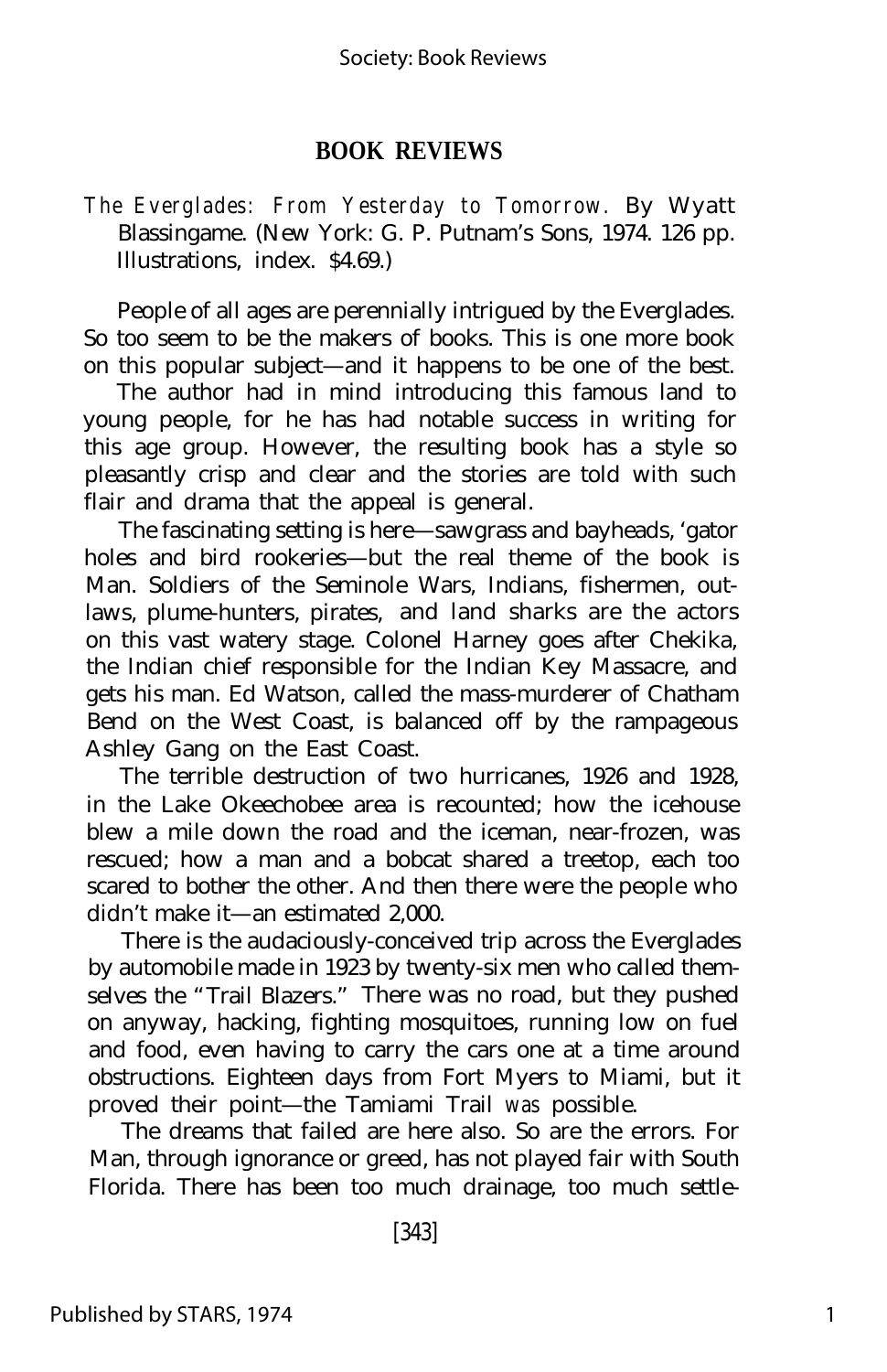ment, too much demand for water by the coastal cities, an evertightening conflict between conservationist and developer.

But the plus signs are everywhere visible: the creation of the Everglades National Park, water conservation areas, abandonment of the jet port, the growing demand that the Kissimmee River be unstraightened and allowed again to meander slowly to the benefit of the ecology.

The Everglades can be saved, says Mr. Blassingame, if enough people care enough.

*Miami, Florida* THELMA PETERS

*The New Florida Atlas: Patterns of the Sunshine State.* By Roland Wood and Edward A. Fernald. (Tampa: Trend House, 1974. 119 pp. Preface, acknowledgments, maps, illustrations, graphs, list of sources. \$14.95.)

In the 119 pages of the atlas, there are sixteen different topics cartographically depicted. Nine pages of charts and five pages of pictures are interspersed among the maps. Rarely is there more than one picture per page while some pages are devoted entirely to charts. Short descriptions supplement some of the maps and charts, especially in the section pertaining to the physical features of the state.

In keeping with the author's philosophy that man is Florida's most important resource, the first section of the atlas depicts various aspects of population. The 1970 Census of Population is the source of data for most of the maps in this section. Housing, income, and government and politics follow population. Physical characteristics, water, and climate occupy the middle part of the atlas, followed by transportation and communication, tourism and recreation, economic activity, employment, and health. Florida's history is also included and the final map shows the status of aerial photography as of February 1973.

Most of the maps are based upon county data. Various shades of red are used to represent the selected categories of population, economic activities, education, government, tourism, and climate. The maps illustrating stream flow, drainage, piezometric surface, and water hardness use blue as the basic color. Multiple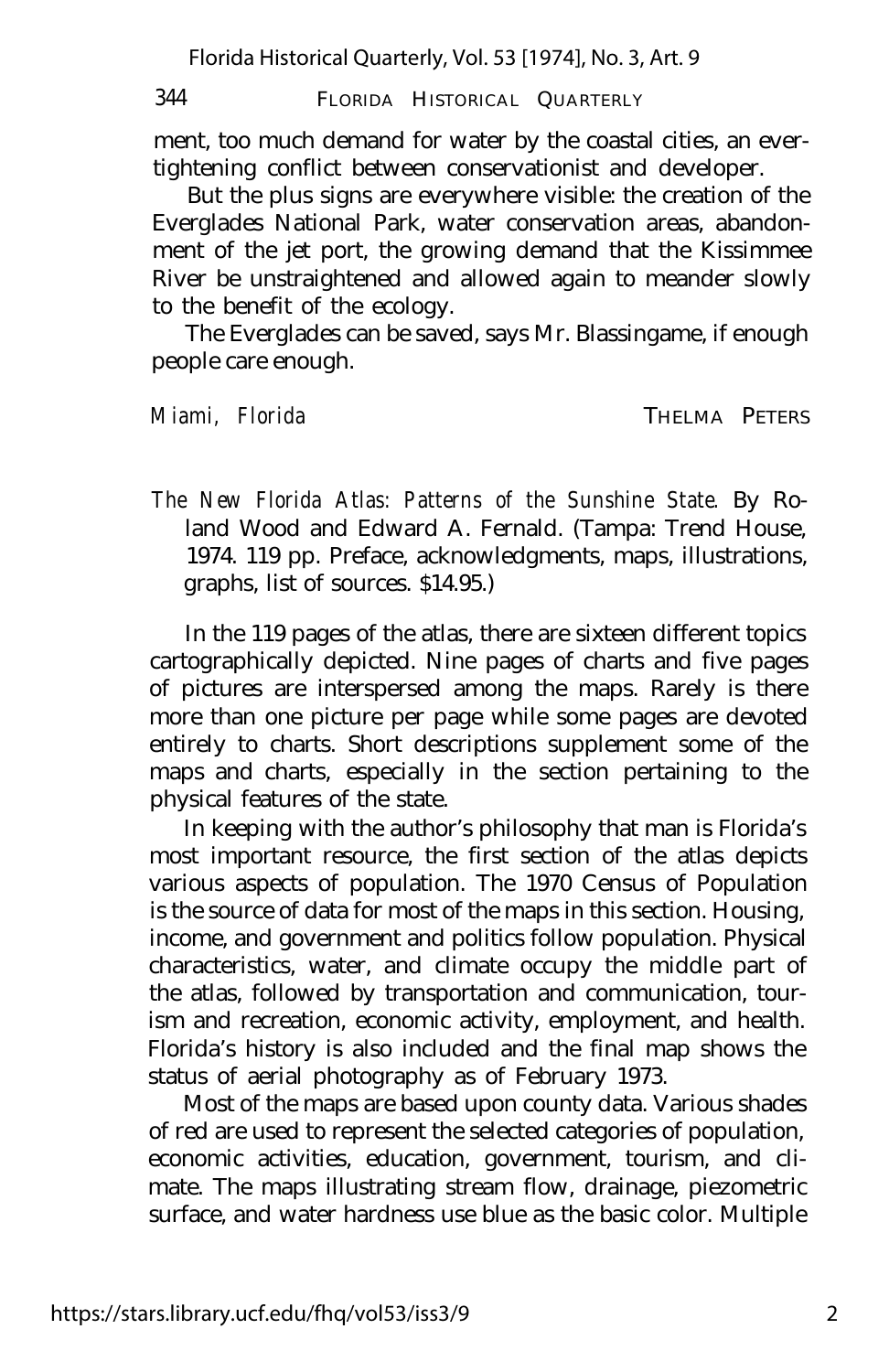colors are used in the maps on landforms, soils, natural vegetation, and mineral resources.

A cursory look at the atlas can easily give an initial impression of gaudiness and lack of scholarliness. This results in part from the bright red and blue coloring and the large heavy black lettering used for map titles. The initial impression is soon overcome when a careful study of the atlas is made. A wealth of data has been collected, refined, and put into maps and charts. This may be more apparent to geographers than to scholars from the other social science disciplines.

The sections on population, housing, and economic activity should be of interest to sociologists, historians, and planners as well as geographers. In addition to the maps based upon 1970 Census of Population data there is a map showing the census year of greatest population for each of the sixty-seven counties and one projecting the population for the year 1978. Birth rates, death rates, and rates of natural change are illustrated for both white and non-white populations. There are also charts showing these features for the periods 1917-1969 and 1917-1970. Eleven pages of maps, charts, and commentary are included in the section on water. This is especially appropriate at a time when so much emphasis is being placed upon water problems and the quality of the environment in Florida.

The overall format and cartographic style follows that of *The Florida Reference Atlas* by Henry F. Becker and David Christensen published in 1960. This atlas was a product of the Florida Resources and Analysis Center of Florida State University. Dr. Fernald, one of the authors of *The New Florida Atlas,* is the present director of the Center. Both atlases offer an immediate source of data for teachers, researchers, and planners. While neither attain the artistic level of *The Atlas of Florida* by Erwin Raisz and John Dunkle, *The New Florida Atlas* has the advantage of ease of revision so that it can be kept current.

The maps of value added by manufacturing, 1967, should have been more recent to fit in with the other maps based upon 1970 data. Also the map on soils would have appealed more to the physical geographers if it had been based upon the latest soil classification. However, it would be less meaningful to a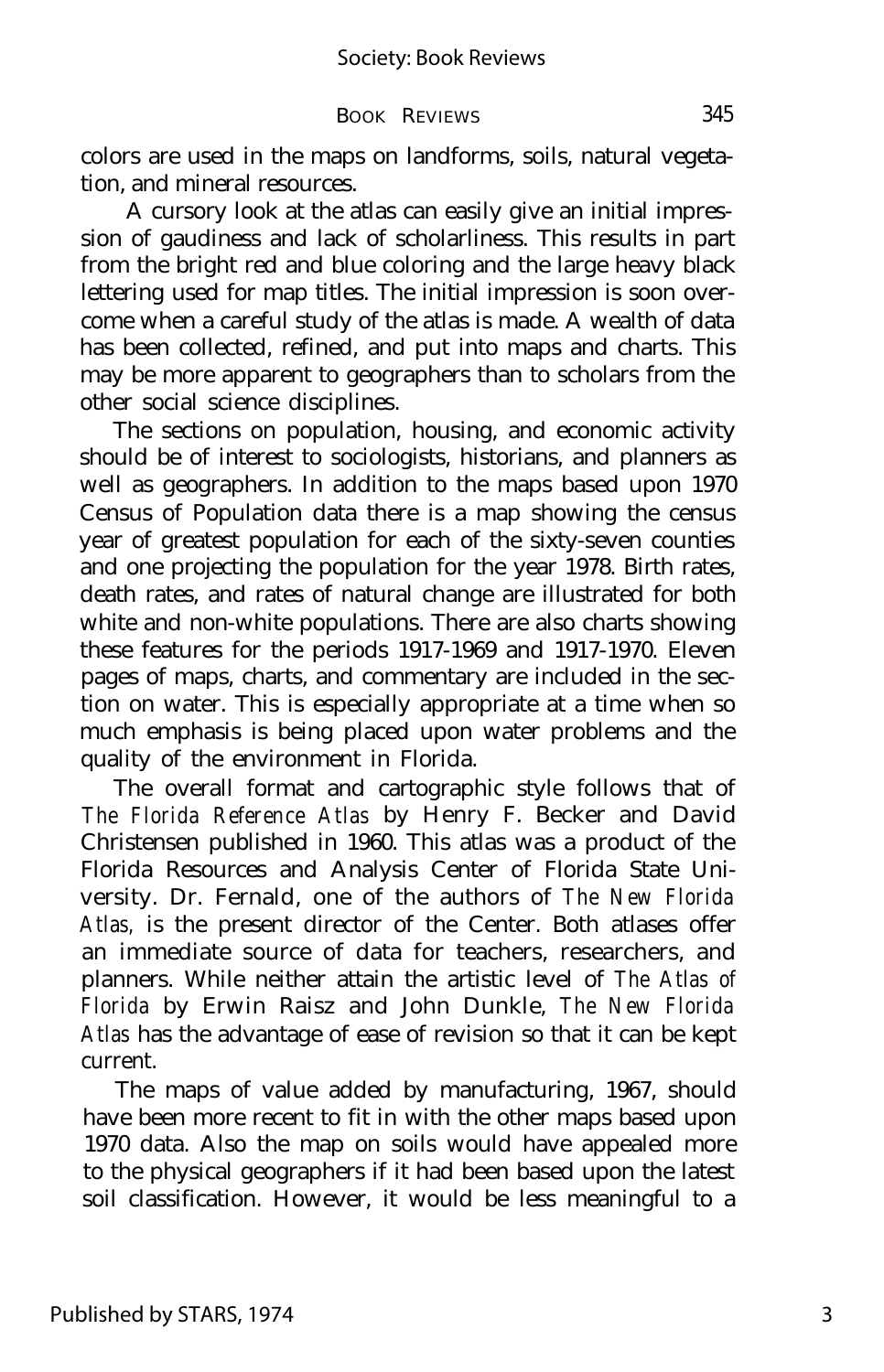Florida Historical Quarterly, Vol. 53 [1974], No. 3, Art. 9

346 FLORIDA HISTORICAL QUARTERLY

larger number of individuals representing all disciplines of the social sciences. The *New Florida Atlas* is a valuable reference for those seeking information concerning Florida. The assets of this atlas far exceed its few liabilities.

# *University of Florida* ROBERT B. MARCUS

*West Georgia College Studies in the Social Sciences, Volume XII, Geographic Perspectives on Southern Development.* Edited by John C. Upchurch and David C. Weaver. (Carrollton, Georgia: West Georgia College, 1973. vi, 93 pp. Contributors, foreword, preface, maps, notes, tables. \$3.00.)

Geographers are interested in answering the basic question: where? Just as historians in answering their basic question: when? are not content with reeling off a series of dates, so geographers are not content with long lists of place names. The breadth of interests of geographers may be noted in this bargainpriced volume, a collection of papers given at the meetings of the Association of American Geographers held in Atlanta in mid-April of 1973. These papers in historical geography consider such topics as the land survey system in the Southeast, the South Carolina economy in the middle eighteenth century, religious diversity in the North Carolina Piedmont, urban retardation in Mississippi in 1800-1840, home manufacturers in the Appalachians in 1840-1870, and the origin, dispersal, and responsible location factors in sugar plantations in Louisiana during the last 200 years. The articles on these topics are well presented with clear maps and numerous bibliographical notes.

Persons interested in the history of Florida will find of special interest an article by Burke G. Vanderhill, professor of geography at Florida State University, on "The Historic Spas of Florida," pp. 59-77 of this volume. Dr. Vanderhill purposely limits his discussion by defining a spa as that place which "involves improvement of a spring and the provision of facilities for therapeutic bathing and the drinking of mineral water." Using this precise definition he notes that there were during the period from 1840 to the present nine historic spas: White Springs, Suwanee Springs, Orange Springs, Newport, Green Cove Springs,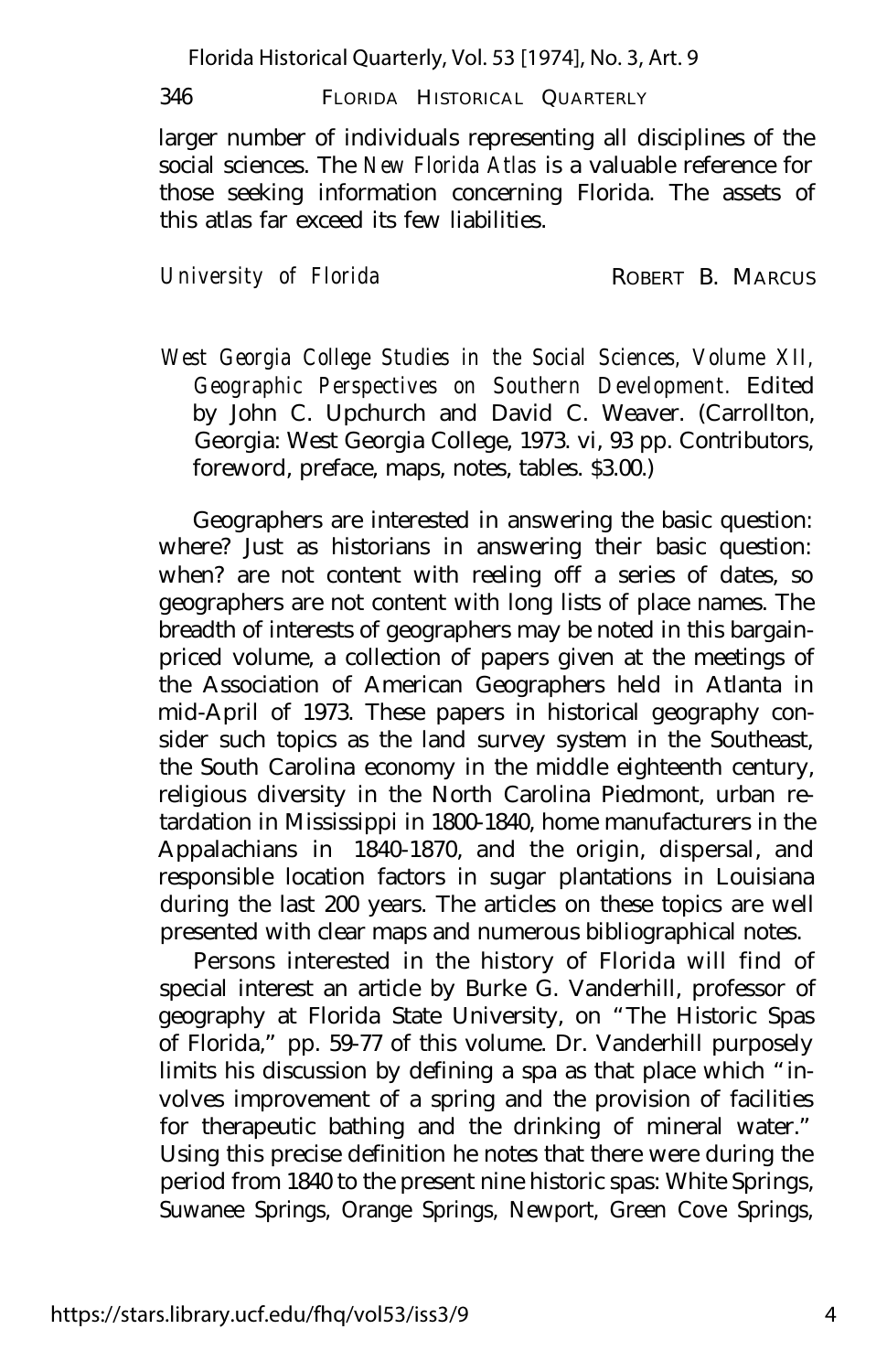Worthington Springs, Safety Harbor, Panacea, and Hampton Springs. As his map shows most of these are in a belt extending from Panacea southwest of Tallahassee east to Green Cove Springs on the west bank of the St. Johns River. The only "spa" still functioning, Safety Harbor, known for some decades in the 1800s as Green Springs, is outside this belt on the western shore of Old Tampa Bay.

In the very readable article, each of the historic spas are described and their history briefly recounted. In his retrospective conclusion, Dr. Vanderhill notes "that from the start the spas were at least as much vacation spots as health resorts . . . . The crest of the wave of spa activity was reached about 1910, when well-developed public transportation influenced a concentration of people at certain playgrounds and vacation spots." Dr. Vanderhill's well-written and annotated account of these nine Florida spas creates an almost irresistible urge for the reader to set forth immediately on a visit to these very interesting places. Unfortunately, most of the spas were closed during the depression years; the facilities of a surprising number were destroyed by fires. Diligent field research was undertaken by Dr. Vanderhill to gain knowledge of their exact sites and character. His bibliography includes many elusive titles.

There is a growing interest in the historical geography of the southeastern United States, including Florida. It is to be hoped that more such symposia of interesting papers, based on solid geographical research, will be published so that better geographic perspective may be gained on southern development.

*University of Florida* SHANNON MCCUNE

*Money and Politics in America, 1755-1775: A Study in the Currency Act of 1764 and the Political Economy of Revolution.* By Joseph Albert Ernst. (Chapel Hill: University of North Carolina Press, 1973. xix, 403 pp. Preface, glossary of economic terms, notes, appendixes, sources, index. \$14.95.)

Professor Ernst's book is a study of the political economy of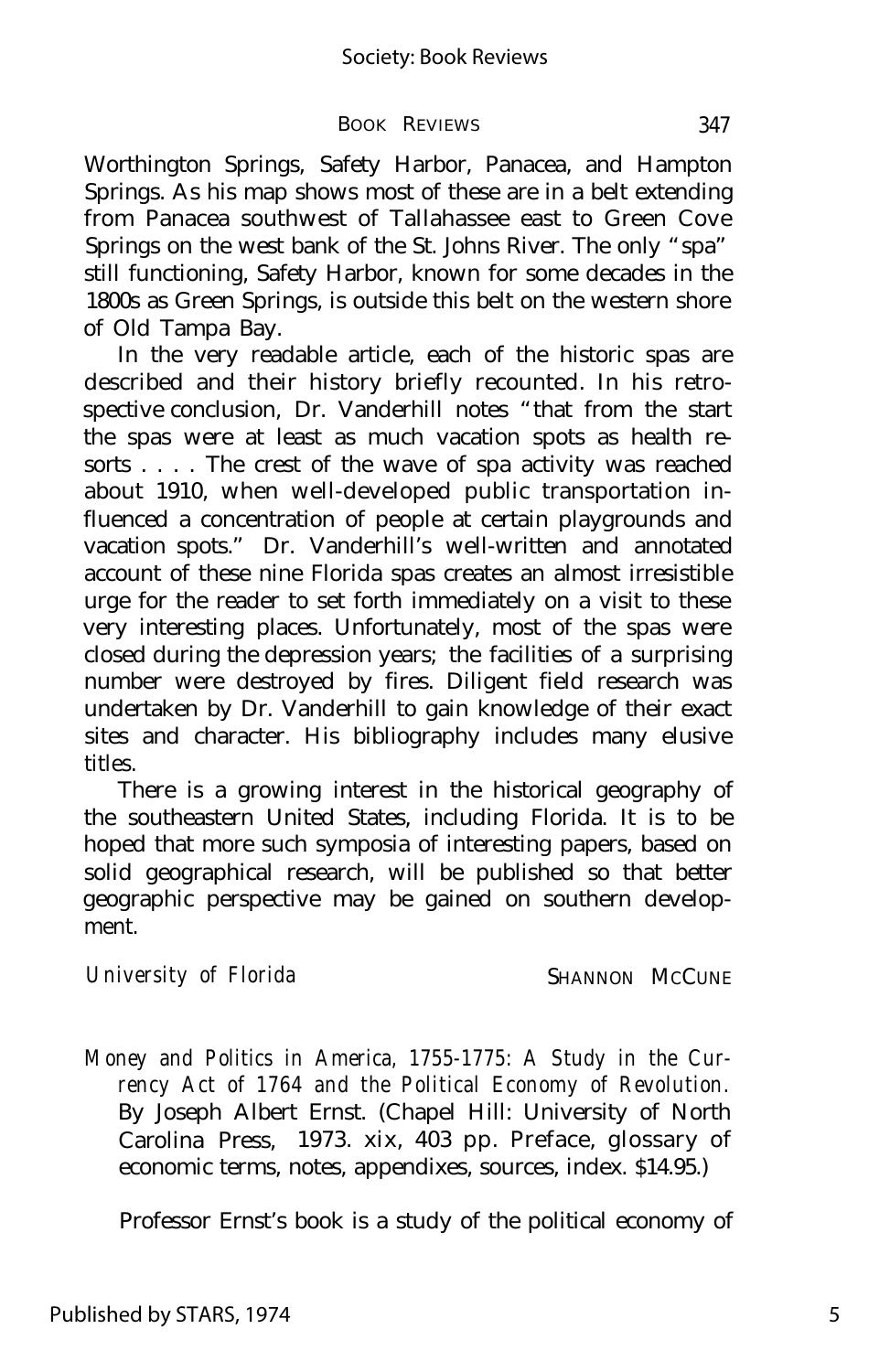the Atlantic marketplace which focuses upon the American colonies and their financial problems in the generation before Independence. Giving unity to the study is the Currency Act of 1764 which was a response to the credit crisis and depression which followed the French and Indian War and a source of conflict between various interests and factions which sought to control currency policies and practices for partisan ends.

Before setting out to tell the story of the Currency Act, the author devotes one chapter to "Some Forbidding Issues" of economic theory and practice. He investigates the relationships between fluctuations in the money supply, in sterling exchange rates, and in local price levels. To a considerable extent his book is concerned with the plantation colonies from Maryland to Georgia. These were rapidly developing, capital short, staple economies which drew heavily on the credit and capital of British merchants. Ernst is skeptical of the professions of the "new" economic historians who have been unwilling to get out of the "easy chair" and into the archives to test their formulations against the evidence. Moreover, he scores the monetary historians who tend to conceptualize colonial currency problems in present-day terms and cannot resist the fatal attraction of general principles.

Professor Ernst writes that the colonial currency system developed in response to urgent needs to defray the costs of administration and war and to provide a public source of agricultural and business credit. Emission of greater quantities of paper money during the postwar depression of the 1760s came into collision with British efforts to reform the colonial currency system as part of the larger program of imperial rationalization. British merchant-creditors trading in Virginia and North Carolina persuaded Parliament to pass the Currency Act of 1764. As interpreted by the Board of Trade, the act did not prohibit all paper money but only that which was issued as legal tender in public and private transactions.

After efforts to repeal the Currency Act were rebuffed, the colonists sought alternatives to repeal. Resort was had to such devices as barter, commodity money, book credit, and the issuance of instruments of private and public credit. Exacerbating the conflict was the Credit Crisis of 1772 which was symptomatic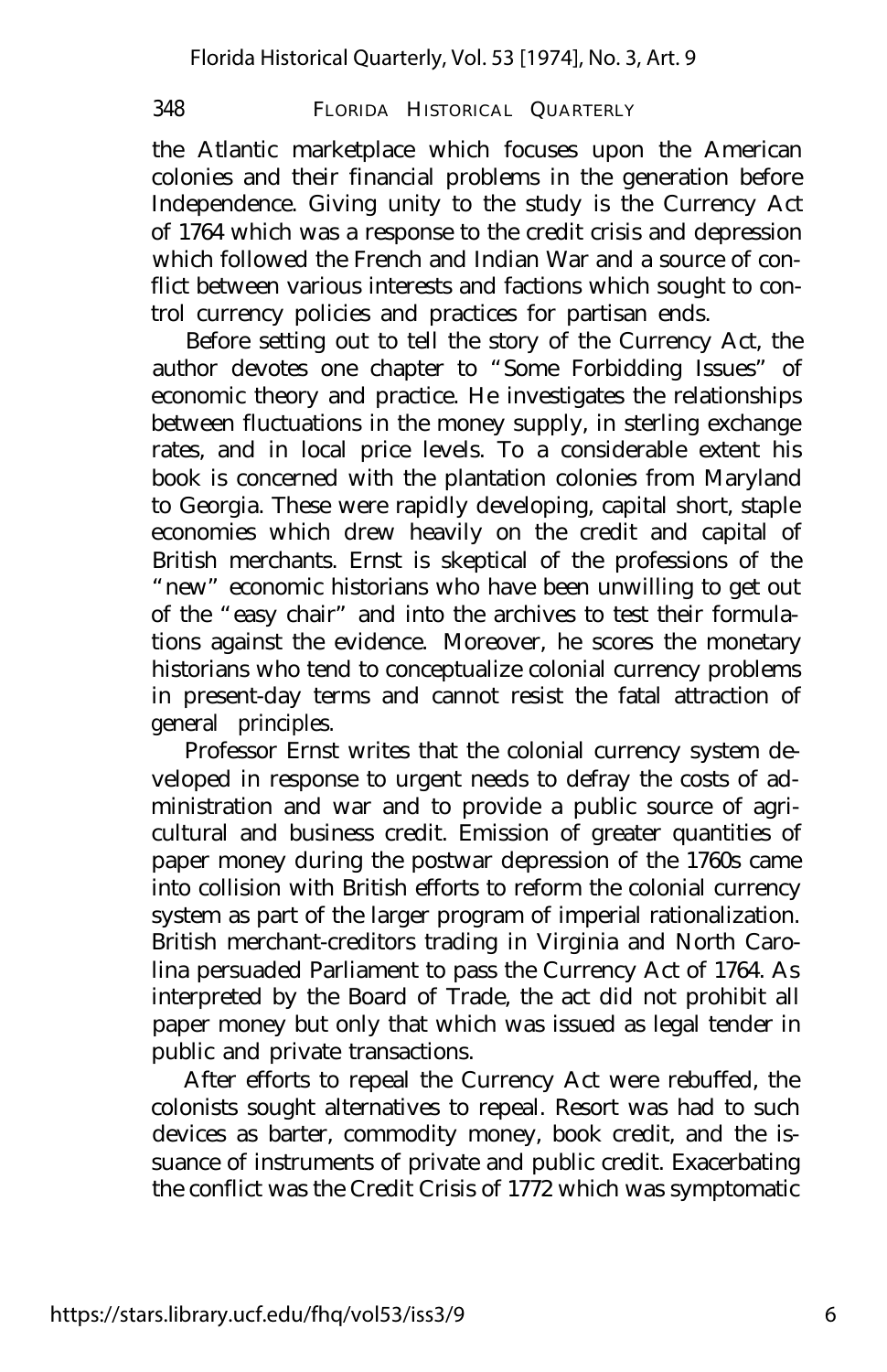of the greater crisis of the Atlantic economy. In the end the economic and political concerns of the colonial and metropolitan commercial elites were joined in the revolutionary struggle.

Professor Ernst at times enters into such detail regarding colonial politics that the general reader is apt to lose the drift of his argument. Moreover, it is unfortunate that the author's conception of the Atlantic economy is limited chiefly to the north Atlantic. Had he tapped the growing literature of the Atlantic economy— both north and south and British and non-British he might have viewed the structural changes in broader perspective. For example, the liquidity problem was no doubt aggravated by reforms of the colonial systems of Portugal and Spain and Grenville's anti-smuggling policies in Caribbean waters, all of which contributed to a dearth of coin and bullion in Britain's Atlantic Empire.

Professor Ernst explains very well the sources and nature of the fundamental conflict of interest between the British and American commercial classes. He deals authoritatively with the close links between visible money, debt and credit, and the shifting interests of planters and merchants and their response to imperial monetary restraints. Perhaps the most important contribution is Ernst's brilliant analysis of the network of exchange and credit transactions in the Atlantic marketplace and their fluctuations. Indeed, it is his contention that much of the important political activity leading up to the American Revolution represented an attempt to deal with economic crisis and conditions at a time when weaknesses had appeared in the imperial system and the colonial economy was threatened by total domination by the mother country.

*University of Kansas* RICHARD B. SHERIDAN

*The Old Dominion and the New Nation, 1788-1801.* By Richard R. Beeman. (Lexington: The University Press of Kentucky, 1972. xiv, 282 pp. Preface, maps, bibliographical note, index. \$11.00.)

No historian who reads this book will be surprised to learn that the original manuscript narrowly missed winning the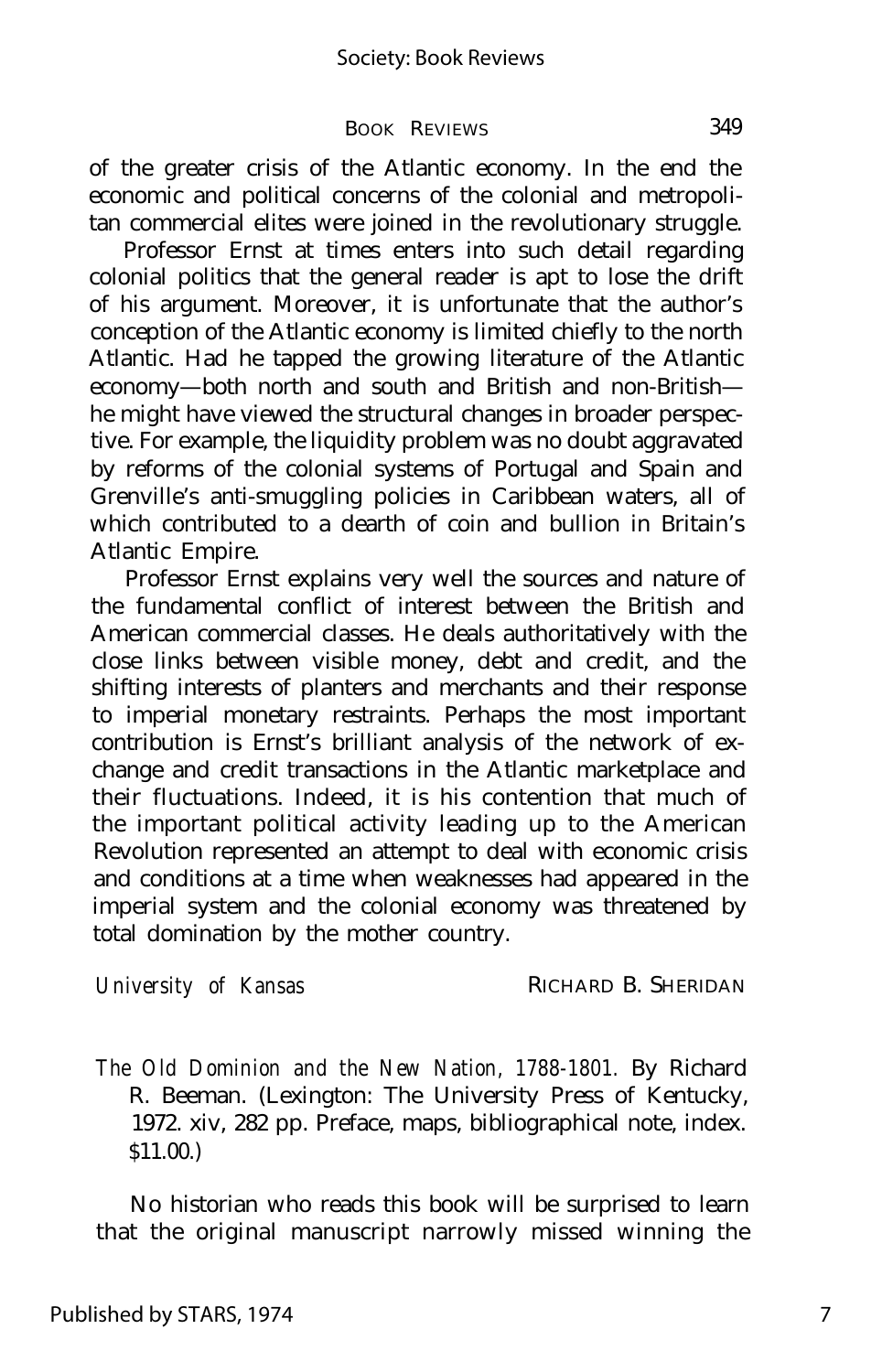Frederick Jackson Turner Prize for its author in 1970. Richard R. Beeman has utilized a large body of previous scholarship as well as computerized data on the Virginia House of Delegates during the 1790s to produce an original, and disarmingly wellwritten, narrative of Virginia politics during the Federalist era.

Within a compact time frame, beginning with the Virginia ratification convention of 1788 and concluding with the Jeffersonian triumph of 1800, Beeman traces the development of political parties in Virginia and examines the factors which influenced political sentiment and party alignment. He gives particular attention to the effect of major national issues such as ratifying and amending the Constitution, the Hamiltonian program, the Genêt mission, the Jay Treaty and its aftermath, the election of 1796, the XYZ Affair and the resulting French crisis of 1798, the Alien and Sedition Acts, and the election of 1800.

Beeman sees three fundamental characteristics of Virginia politics during this era: continuity, provincialism, and voter apathy. As described in Charles Sydnor's *Gentleman Freeholders* (Chapel Hill, 1952), Virginia political life under the new government continued to be dominated by a planter-lawyer oligarchy supported by a deferential if largely apathetic electorate. Nor did the growth of republicanism during the decade result in democratization of politics within the state, according to Beeman, who concludes that in 1801, "Jefferson's election signified a return to the nonpartisan, gentlemanly style of Virginia politics" (p. 237).

The provincialism of the minority who took an active interest in politics (sometimes as few as ten per cent) led them to consider that government best which could be most closely observed and held to account. Their trust was thus focused on their ancient county system of government and diminished with distance from home. Many distrusted the state government, most notably residents of western Virginia, and "Most Virginians had misgivings about the effects of national government" (p. 30). With serious reservations they ratified the Constitution when the issue was reduced to "Union or no Union." Federalist sentiment within the state reached its zenith in late 1789, but "From the day Congress assembled in 1790 until the end of the decade,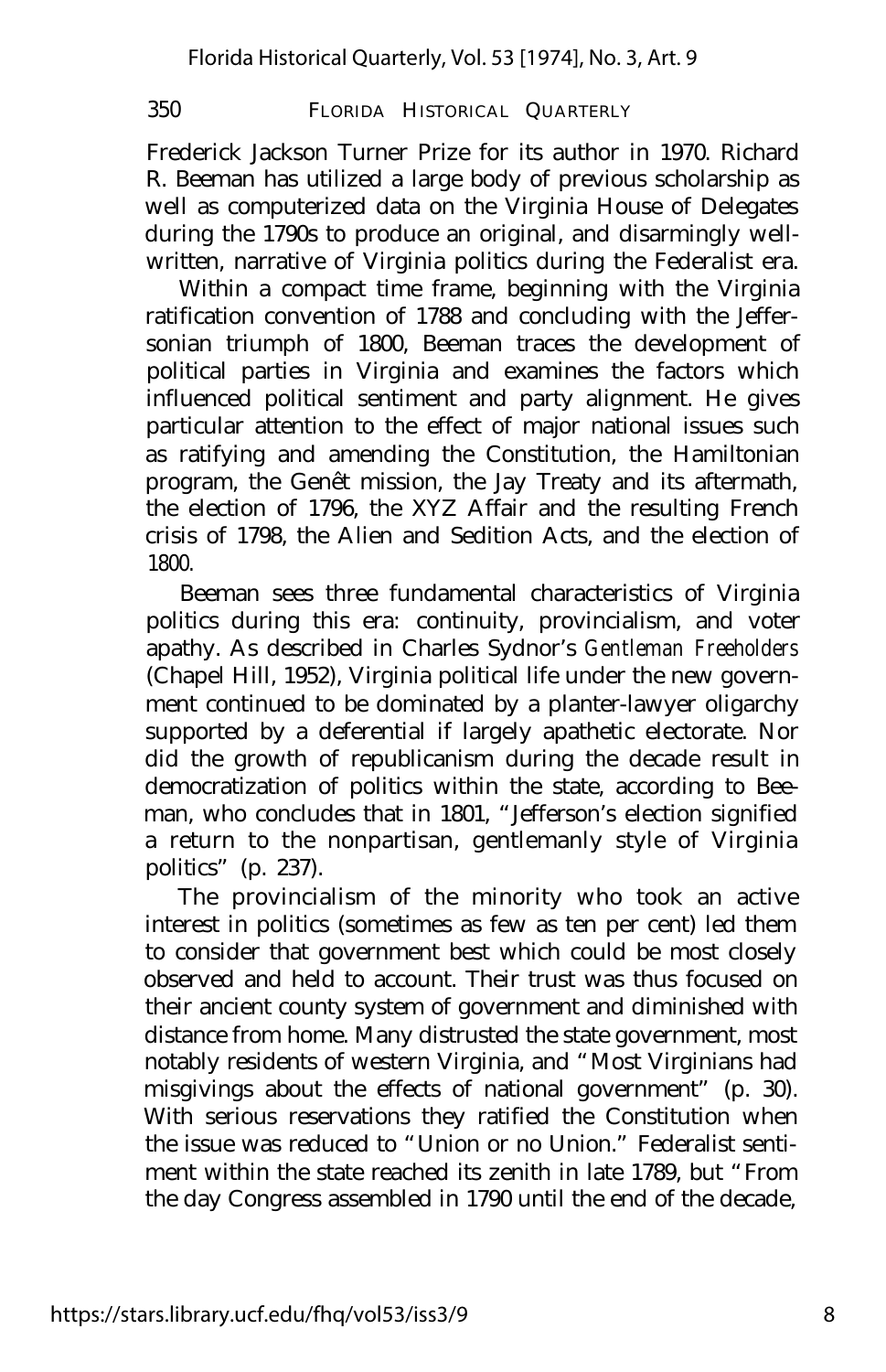the policies of the new government became increasingly offensive to residents of the Old Dominion" (p. 67).

The implementation of Alexander Hamilton's fiscal system confirmed the worst fears of Virginians. Thereafter increasing numbers of Virginia Federalists defected to the Jeffersonian-Republican camp. Beeman finds that during the remainder of the decade, the forces which gave rise to political divisions in Virginia were not economics nor regional interests but great national issues such as foreign affairs and the Alien and Sedition Acts.

In spite of its limited scope, for it does not treat the role of the Virginia leadership in national politics, Beeman's study represents a significant contribution to the growing body of scholarship from Norman Risjord, Noble Cunningham, and others on the early years of state politics in Virginia.

*University of Georgia* CARL J. VIPPERMAN

*Seeds of Extinction: Jeffersonian Philanthrophy and the American Indian.* By Bernard W. Sheehan. (Chapel Hill: University of North Carolina Press, 1973. xii, 301 pp. Preface, introduction, notes, bibliography, index. \$11.95.)

Any book by so distinguished a scholar as Bernard W. Sheehan, former Fellow at the Institute of Early American History and Culture at Williamsburg, associate professor of history at Indiana University, and associate editor of the *Journal of American History,* is destined to be considered carefully. Furthermore, this book is published for the Institute by the University of North Carolina Press at Chapel Hill. This reviewer is tempted to confess that so formidable an array of scholar, institute, and institutions guarantees he will read carefully, observe and reflect carefully, and write very carefully.

There are two basic requirements to a book review. First, it should explain what the book is about. Simply put, this work attempts to explain "how the white American's conception of himself and his position on the continent formed his perception of the Indians and directed his selection of policy toward the native tribes" (p. ix). It is an effort to comprehend how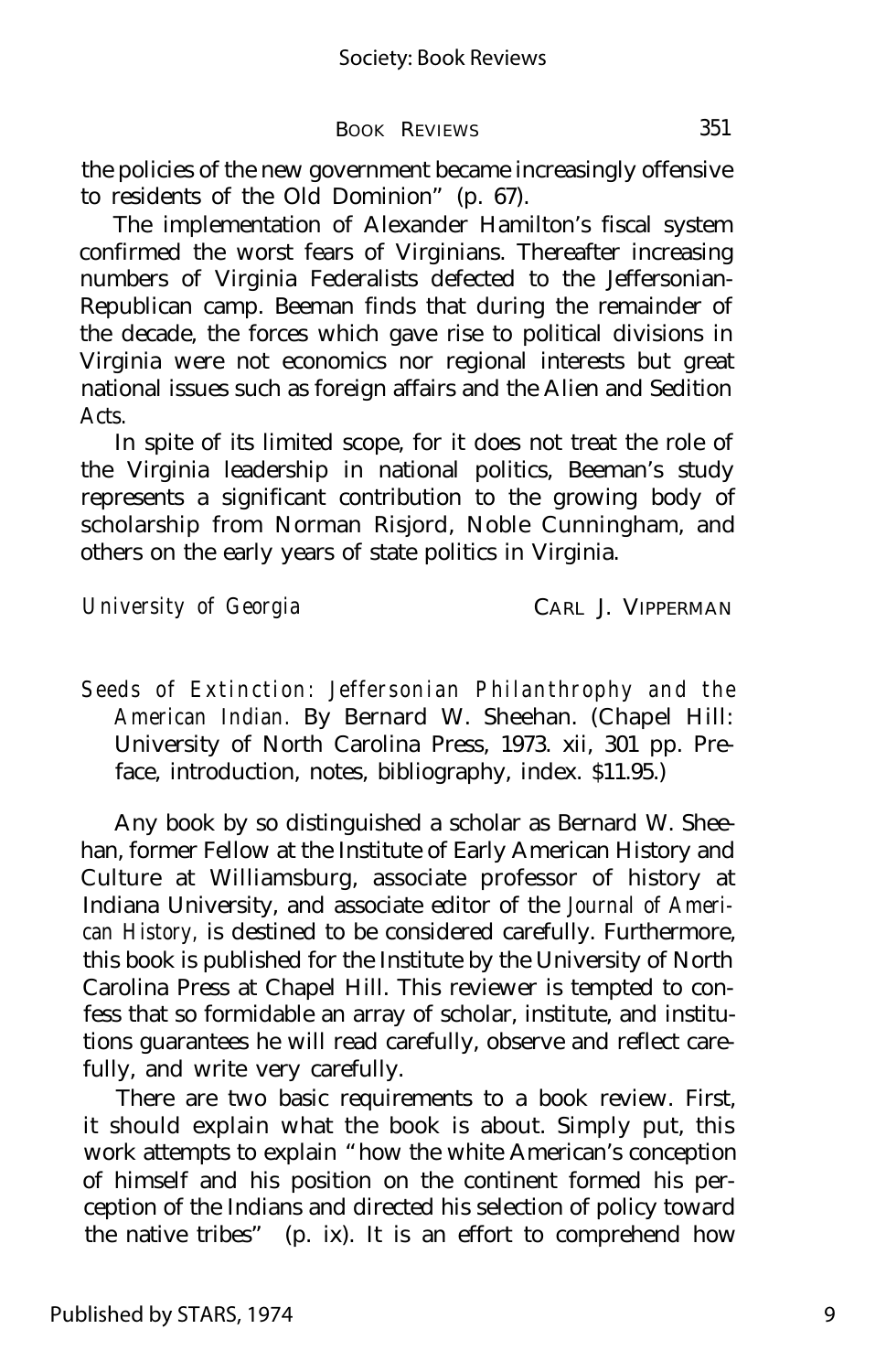the age of Jefferson perceived the Indian, not how later historians saw them. Furthermore, Sheehan traces the changing attitudes of the age and shows how actual experience with the Indian gradually altered the white American's attitude toward the natives.

Part one defines the intellectual thought that lay behind American attitudes toward the Indian. Chapter one discusses environmentalism, the pervasive idea dealing with the Jeffersonian conception of the nature of man and his relation to the environment. As Sheehan observes, "It saw men as particularly susceptible to the influence of their surroundings" (p. 26). Also included in the concept of environmentalism are the postulates that nature is orderly, the unity of mankind, the benevolent implication of the moral sense theory, the objectivity of science in its analysis of man and his relationship to nature. Chapter two examines the various Jeffersonian beliefs about the origins of the American Indian. Important in this concept was the question of whether the Indian was a part of the unity of mankind. If he was, then all the implications of environmentalism would be applicable in dealing with the Indian. Chapter three takes up the implications of the Comte de Buffon's belief that the New World environment was naturally deficient, and chapter four turns to the concept of the noble savage.

Chapter five and six comprise part two which outlines the evolving Jeffersonian "program" of dealing with the Indians. Part three contains chapters seven through nine and follows the experience of American society with Indians which included the prevalence of violence and disaster that haunted the humanitarian attempts to incorporate the Indian into American civilization. Finally, chapter ten brings the reader to the adoption of the policy of Indian Removal. In the conclusion Sheehan explains the failure of both the governmental policy to preserve the tribes as a prerequisite for their reception of "civilization" and the missionary effort to bring the blessing of society to the Indians. The irony of the effort was that the white man's sympathy for the Indians proved to be more deadly to them than the white's animosity. All effort to incorporate the Indian into American civilization in compliance with the orderly rules of environmentalism totally failed. The effects of war, disease, and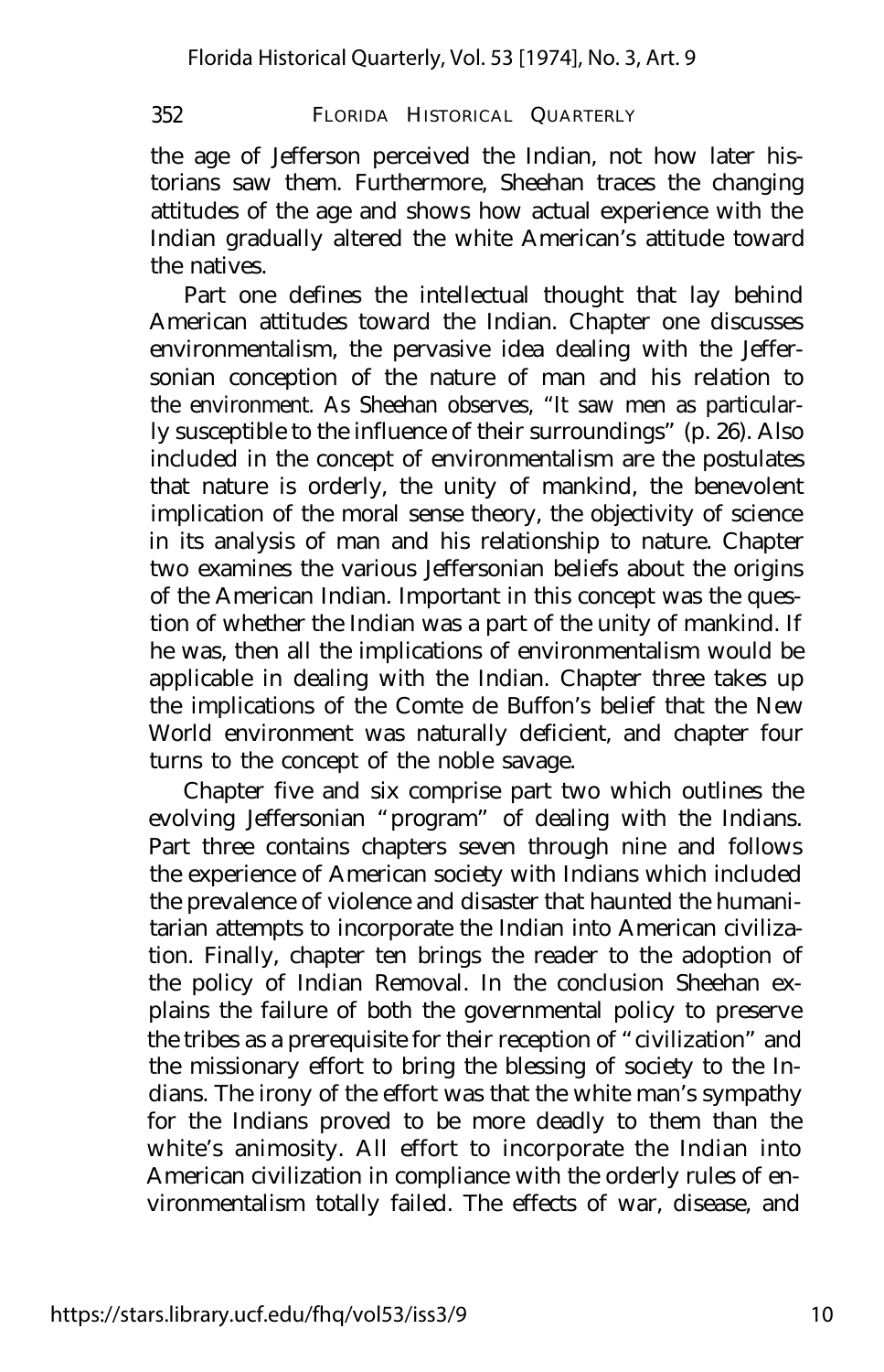liquor upset all the calculations of the age. In the end the consequence of Indian-white contact was destruction of the Indian culture without the expected acculturation of western civilization, American style.

The second major purpose of a review should be to evaluate the work. It should aid a reader in deciding if he should read or consult the book. Evaluation should also include an estimate of the historiographical value of the work. This book is not easy to evaluate. In this reviewer's opinion *Seeds of Extinction* would have made an excellent article. There is no question it represents a superb intellectual feat, It might even be a model for illustrating to students and novice historians how a scholar can skillfully define a topic and exhaust the pertinent and relevant source material and throw some light on an hitherto dark corner of knowledge about our past. But an inescapable question remains, is it worth it? In view of the flood of writing on American history we find swirling around us, the conclusion of this reviewer is that this work is not unlike throwing a bucket of water on a floundering swimmer.

*State College of Arkansas* WADDY WILLIAM MOORE

*The American Territorial System.* Edited by John Porter Bloom. (Athens: Ohio University Press, 1973. xv, 248 pp. Foreword, preface, introduction, notes, biographical sketches. \$10.00.)

This brief but ambitious volume emerged from a National Archives conference of November 1969. Four archivists offer useful papers fulfilling the avowed purpose of acquainting scholars with archival holdings relating to the territories. Since but four of the thirteen additional papers contain citations to documents in the National Archives, one may assume that much of this material remains untapped.

Appropriately, the conference begins with reminiscences of Clarence Carter, longtime editor of the *Territorial Papers of the United States.* From that point, the scholars focus on matters political— the Northwest Ordinance, congressional relations, territorial courts, political party structure, and what passed for administration. Their chronological scope is intentionally in-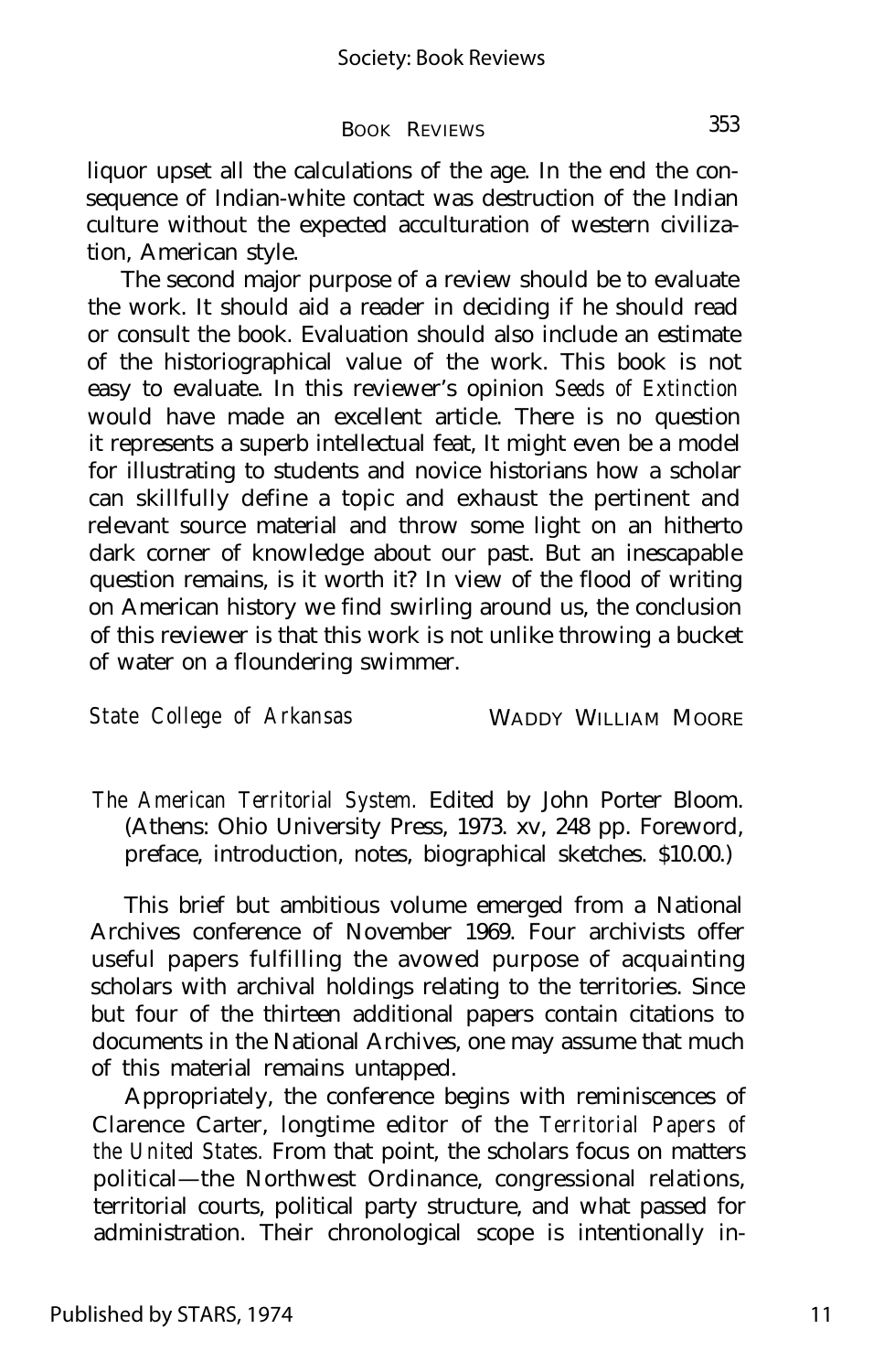clusive, and fruitful commentaries accompany the papers to which comments were addressed.

The influence of socioeconomic development and beliefs about such development on politics constitute a major theme of the collection. In perhaps the most provocative variation on this motif, Kenneth Owens examines types of party structure in the far western territories. Using a typology similar to the one developed by Richard McCormick, Owens concludes that "territorial government provided the means by which a resident, upperclass leadership could fashion structures of government congruent with those in the older states." Or, in the author's own translation of this conclusion, "territorial party managers helped fix politically a form of internal colonialism upon frontier societies whose representatives they claimed to be" (p. 174). Focusing on questions of belief and perception, Arthur Bestor concludes that both the Northwest Ordinance and the plans preceding it reflected a general conviction that fundamental law could affect developing territorial societies; Robert Berkhofer expounds the influence of republican ideologies of social hierarchy and societal evolution on the provisions of the. Ordinance.

Though Jo Tice Bloom discovers some hitherto unsuspected activism among early territorial delegates, more authors find instances where the American empire functioned, like its British model, according to a nonsystem of salutory neglect. Thomas Alexander demonstrates that when it came to surveying federal lands, neither congressional attention to the service nor its illinformed fiscal neglect proved salutary for the economic development of the mountain states.

John Guice and William Lee Knecht disagree as to whether carpetbaggers made good western judges; both papers tap novel archival sources to excellent effect. Knecht shows convincingly that the Mormons got little help from territorial judicial officers; his is one of several papers indicating that unpopular minorities — Mormon, Chinese, Indian— made useful negative reference groups for politicians and suffered the predictable consequences. In this and other respects, the volume deepens our perceptions of the ironies of frontier democracy.

*University of Rochester* MARY YOUNG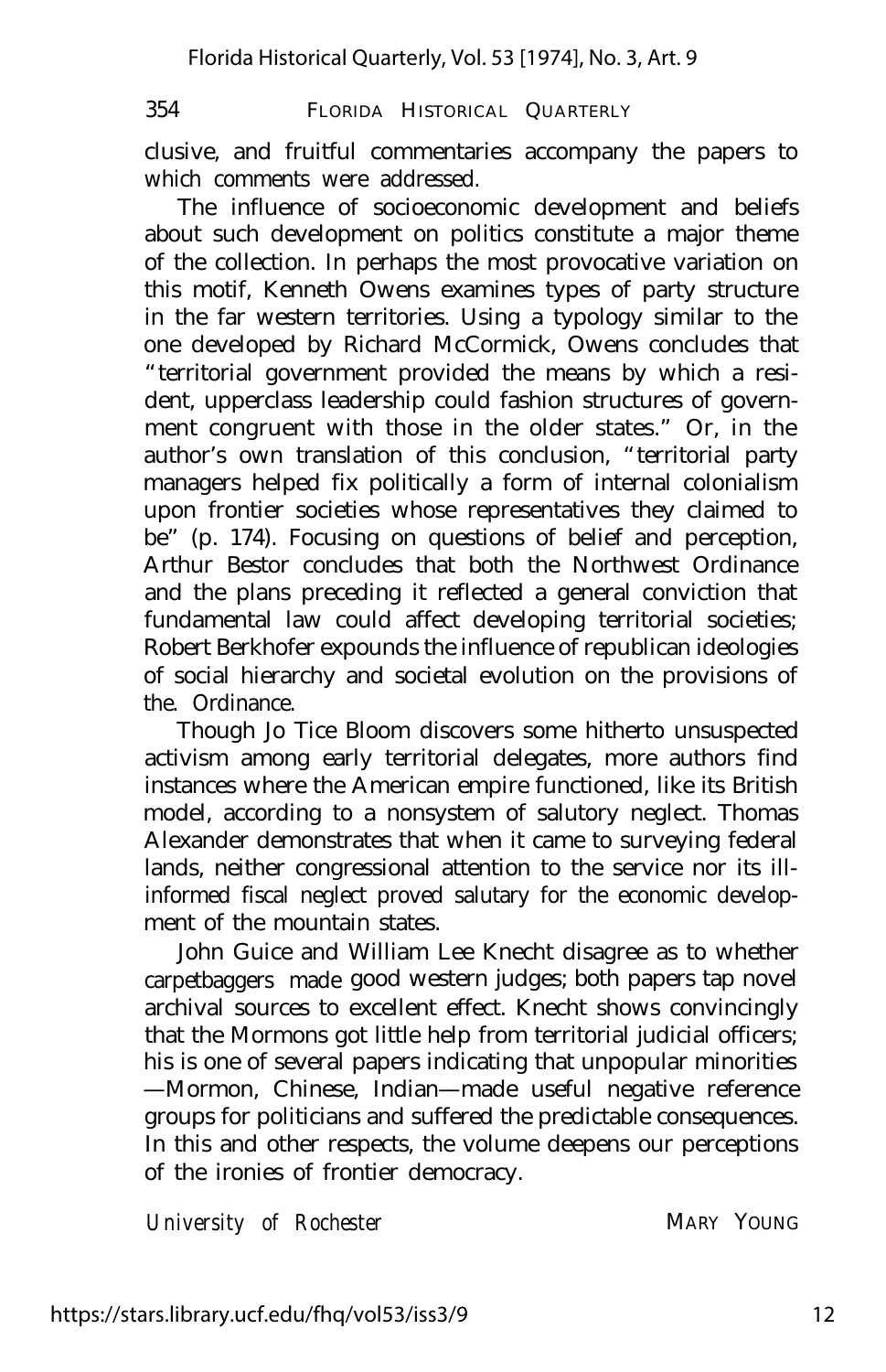#### Society: Book Reviews

#### BOOK REVIEWS 355

*The Papers of Henry Clay, Volume 5: Secretary* of *State, 1826.* Edited by James F. Hopkins and Mary W. M. Hargreaves. (Lexington: University Press of Kentucky, 1973. viii, 1096 pp. Symbols, index. \$20.00.)

Volume 5 of *The Papers of Henry Clay,* like its immediate predecessor, covers only one year and is primarily concerned with Clay's responsibilities as secretary of state in the administration of President John Quincy Adams. Once again, letters of application and recommendation, routine dispatches from American diplomats abroad, and less important notes from foreign envoys in Washington, are given in summary form. In 1826, Clay, while successfully negotiating treaties with minor nations such as Denmark and Guatemala, met frustrations in his efforts to open the British West Indian trade to American ships and in his hopes for American participation in the Panama Congress. Though ultimately Congress approved the dispatch of representatives to the Latin American conference, it adjourned without American participation.

It was during the congressional debate on the Panama mission that John Randolph of Roanoke, as senator from Virginia, delivered his blistering speech against Adams and Clay— "the Puritan and the Blackleg"— f o r their alleged bargain by which Adams won the presidency in exchange for the promise of Clay's appointment as secretary of state. In response to Randolph's charge, Clay challenged the Virginian to a duel. There are numerous letters giving the views of Clay and his friends concerning his controversial decision to summon the erratic Randolph to the field of honor. To Charles Hammond, Clay wrote that Randolph's "assaults were so gross repeated and unprovoked that I could not longer bear them. . . . Submission, on my part, to the unmerited injury, I can only say, would have rendered existence intolerable." While most of his correspondents approved of Clay's course of action, some, like John J. Crittenden, believed that "it would have been better to have disregarded the phrensy of the madman." Clay realized that many held a similar view "as to the state of Mr. Randolphs mind." But he did not think that he should "be governed by that opinion which was opposed by the recent act of my native state electing him to the Senate." Clay's participation in the bloodless affair of honor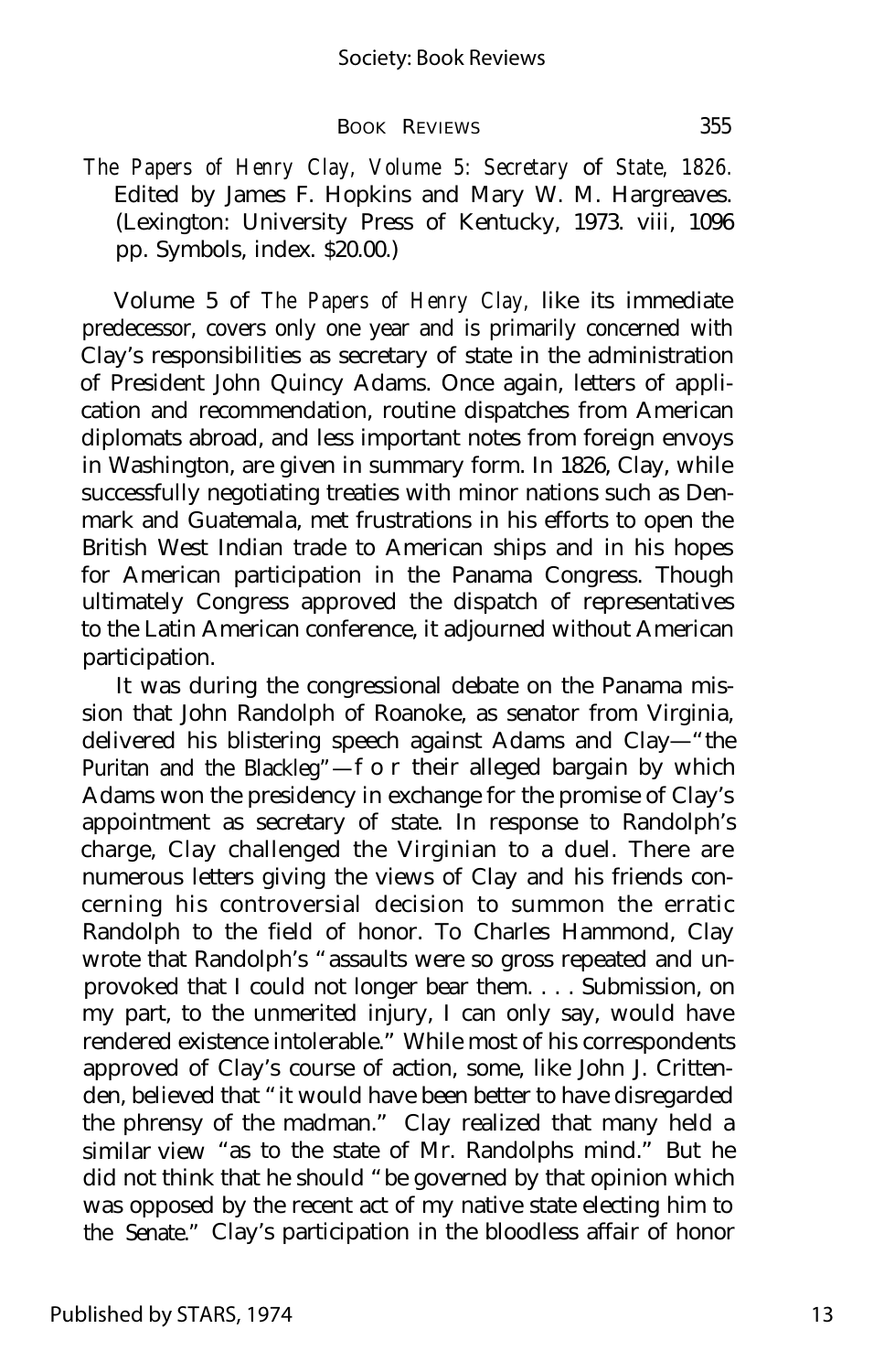not only served to give wider publicity to the charge of "corrupt bargain," but it would also be used against him in later presidential campaigns, particularly in 1844, when his reputation as a duelist was cited by his political opponents as an argument against his candidacy.

During most of the summer Clay was absent from Washington on a trip to Kentucky. From Lexington he wrote John Quincy Adams an unusual letter of sympathy, offering "felicitations upon the illustrious death of your father." Clay, who had just heard of the coincidental deaths of the two aged former Presidents, John Adams and Thomas Jefferson, on the fiftieth anniversary of the Declaration of Independence, did not think "the sentiment of Condolence is that which justly belongs to the occasion." Sharing a view held by many of his generation, he wrote the President that "it is impossible to contemplate the dissolution of your father and Mr. Jefferson without believing that it has been so ordered to produce a great moral effect upon the American people their liberty and their institutions."

Volume 5 maintains the same high standards that we have come to expect from the editors of *The Papers of Henry Clay.* Professors Hopkins and Hargreaves will doubtless be relieved, as Clay was, when they reach that period in his career when "Harry of the West" no longer had to concern himself with the routine, confining, and widely varied responsibilities that accompanied his tenure as head of the Department of State.

*University of Houston* EDWIN A. MILES

*Stephen A. Douglas.* By Robert W. Johannsen. (New York: Oxford University Press, 1973. xii, 993 pp. Preface, illustrations, notes, index. \$19.95.)

"He has excellent prize fighting qualities," a newspaperman once wrote of Stephen A. Douglas. "Pluck, quickness and strength; adroitness in shifting his positions, avoiding his adversary's blows, and hitting him in unexpected places in return." Only five feet four inches tall, the "Little Giant" was one of the first half of the nineteenth century's most colorful, controversial, ambitious, and important politicians. Energetic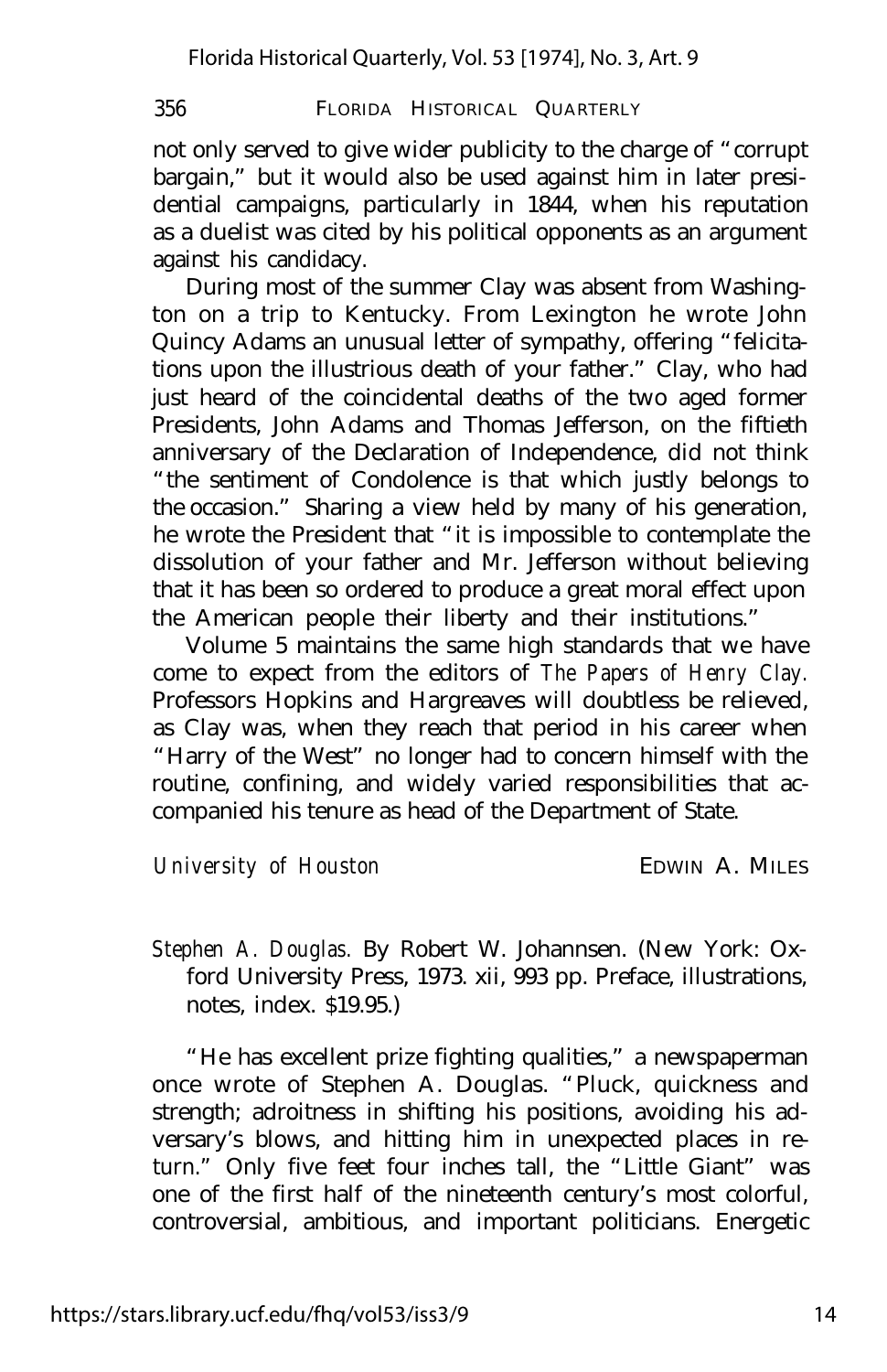#### Society: Book Reviews

#### BOOK REVIEWS 357

and quick-tempered, he was a forceful and persuasive speaker. One listener considered him a master of the "abusive invective" who "had the air and aspect of a half-naked pugilist"; another thought him "artful, adroit, and wholly unscrupulous," with "the most off-hand assured airs in the world, and a certain appearance of honest superiority."

Born in Vermont in 1813, Douglas adopted Andrew Jackson as his political ideal. At the age of fifteen, Douglas later recalled, "my politics became fixed." He remained a Jacksonian for the rest of his life. In 1853 he stated that Jackson "lives in the spirit of the age— the genius of progress which is to ennoble and exalt humanity, and preserve and perpetuate liberty."

In 1833 Douglas moved to Illinois and began his active political career. "I have become a *Western* man, have imbibed Western feelings, principles and interests and have selected Illinois as the favorite place of my adoption," he announced. And well he might, for he had already started a lifetime political honeymoon with the state. Before he was thirty, he had not only helped organize the Illinois Democratic party, he had served as state's attorney, member of the state legislature, federal land officer, secretary of state, and justice of the state supreme court.

This was only the start. Elected to the United States House of Representatives in 1843, he stayed for two terms. Then, in 1847, he moved up to the United States Senate, where he remained for the next fourteen years. Throughout the 1850s he was a significant figure in national affairs. Twice (in 1852 and 1856) considered for the Democratic presidential nomination, he was finally picked in 1860 to represent one wing of a divided Democracy in the election won by Abraham Lincoln, the man Douglas had beaten to retain his Senate seat two years before. After an exhausting effort to save the Union, Douglas died on June 3, 1861.

In this excellent biography, Robert W. Johannsen analyzes the views and actions of Douglas. This is done with clarity, balance, and scholarly skill. Though Johannsen is sympathetic and understanding, he does not ignore his hero's warts. He admits that Douglas was reckless and at times unscrupulous; that he was an aggressive expansionist who considered the Mexican War "a . . . glorious . . . advance . . . of freedom." Essentially,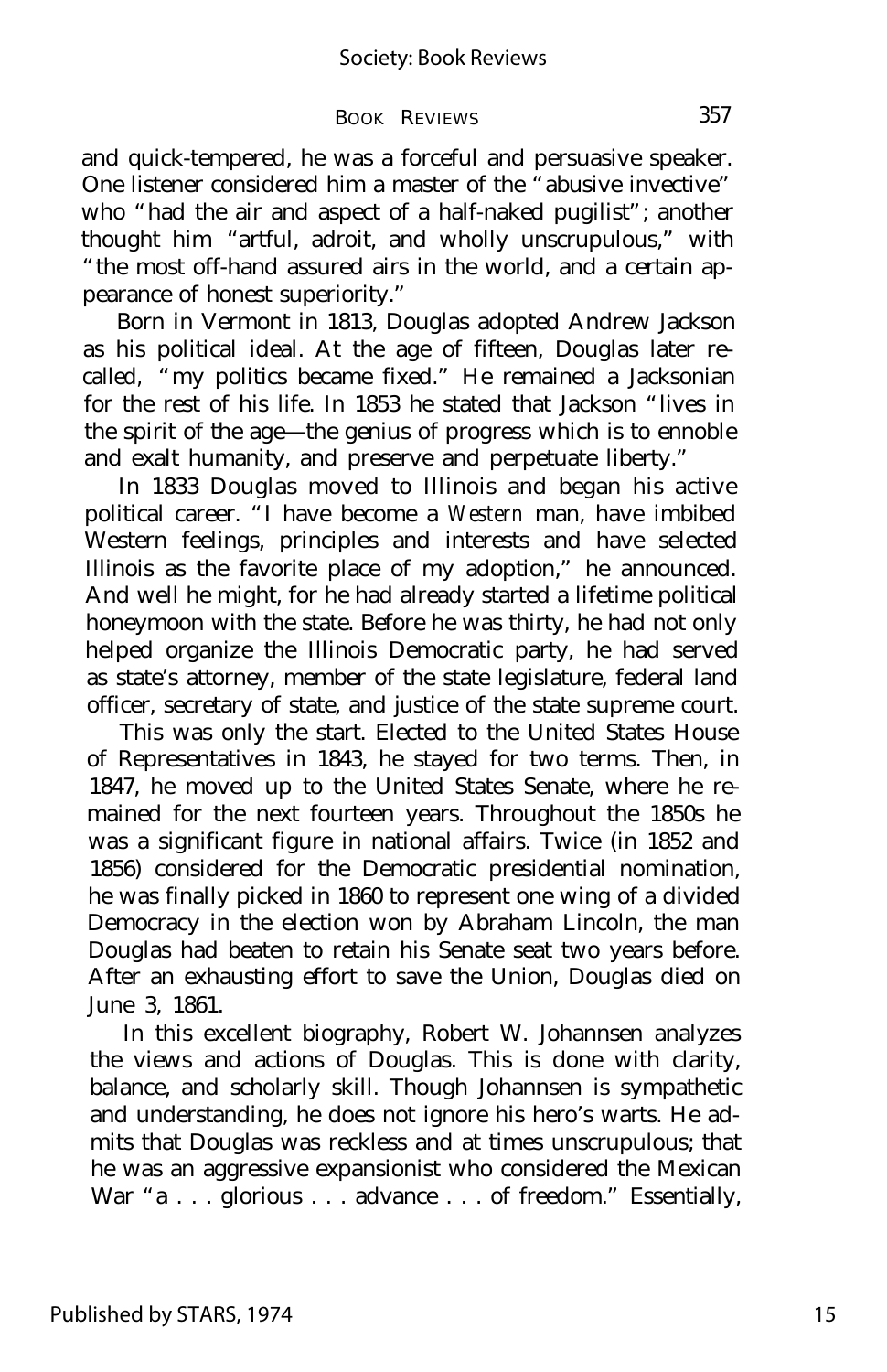Johannsen concludes, Douglas was a pragmatic politician who believed in compromise and was willing to adapt "to the wants, conditions, and interests of the people." He was not without principles. He had faith in and stood for the 'Constitution and the Union, self-government and democracy." And he died "a victim of the Civil War as surely as if he had fallen on the battlefield."

*Wayne State University* GRADY MCWHINEY

*FLO: A Biography of Frederick Law Olmsted.* By Laura Wood Roper. (Baltimore: The Johns Hopkins University Press, 1973. xvii, 555 pp. Acknowledgments, foreword, illustrations, afterword, appendixes, notes, index. \$15.00.)

The sesquicentennial of Frederick Law Olmsted's birth has inspired a variety of commemorative projects, the most significant of which is Laura Wood Roper's massive, monumental study, *FLO: A Biography* of *Frederick Law Olmsted.* Thirty years in the making, this well-written, scholarly account is both a biography of a creative genius and a social history of his time. A major challenge for the author was to present Olmsted the landscape architect, agriculturist, journalist, publisher, and world traveler as well as Olmsted the friend and family man who always had many irons in the fire at the same time, but Mrs. Roper included all without once losing her subject in the maze of events.

The son of a prosperous, indulgent though concerned father, Olmsted was permitted to drift for more than forty of his eighty years before finding his niche in life. Although ever conscious of his haphazard formal education, it was his restlessness, individuality, natural curiosity, and interest in people that afforded him a unique type of education which no institution could have provided. Fortunately, he was a keen observer and an inveterate chronicler of his experiences, and Mrs. Roper has made excellent use of his records. From his childhood when he took his first trip through his native New England until a few years before his death, Olmsted traveled throughout the length and breadth of the United States, England, and western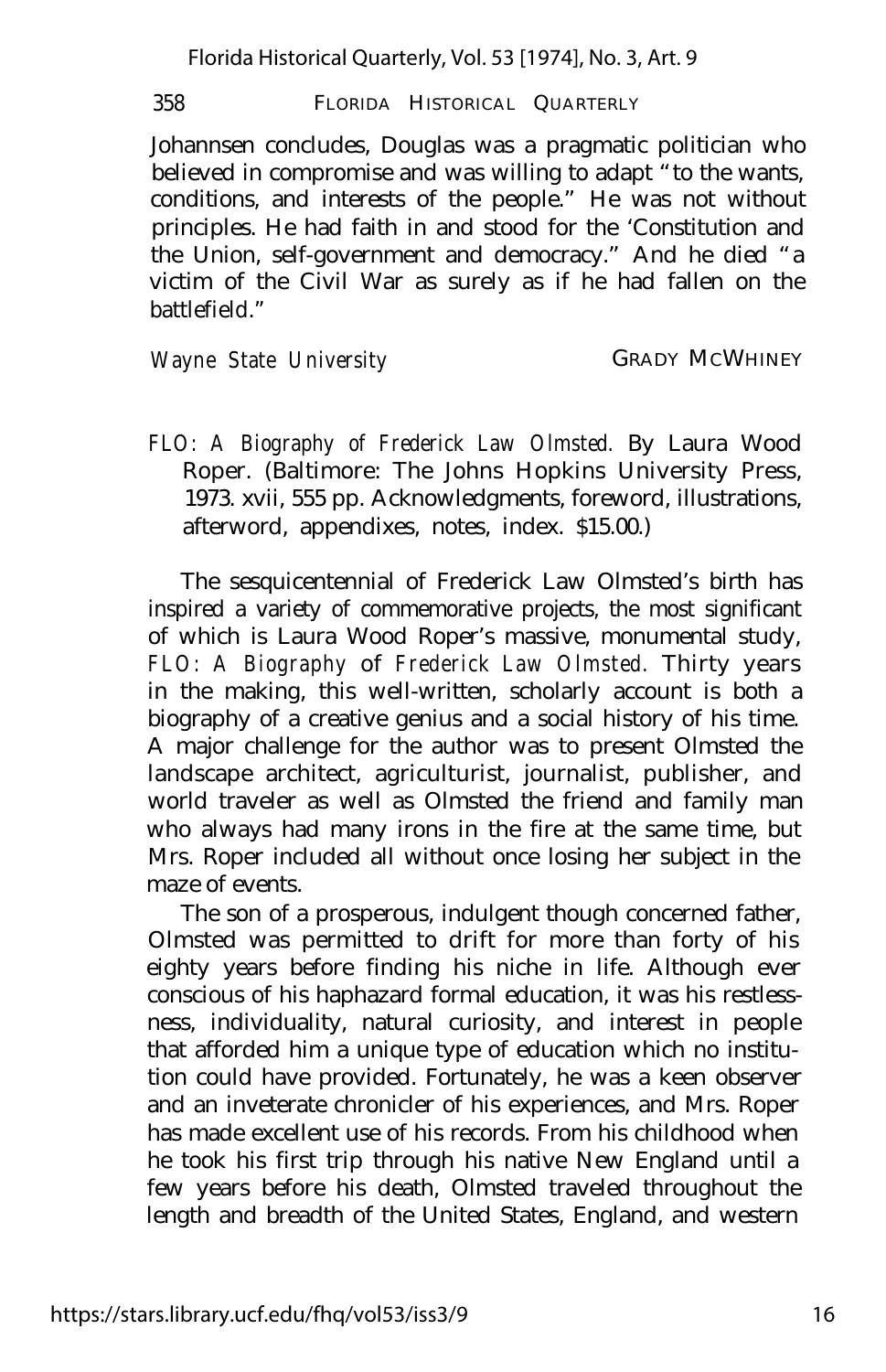#### Society: Book Reviews

#### BOOK REVIEWS 359

Europe, and in the 1840s he sailed before the mast to China, an experience that provoked him to protest the brutal treatment of seamen in much the same vein as did Richard Henry Dana. More familiar to historians, however, is his observation and economic condemnation of slavery in the 1850s which first appeared as a series in the *New York Times,* and was later expanded in book form as a trilogy, and subsequently condensed in one volume as *The Cotton Kingdom.*

The elder Omsted, in hope of destroying his son's wanderlust, bought him a farm on Staten Island, but the young man soon became discontented with the prosaic life of a farmer. The advent of the Civil War offered him the opportunity to work with the Sanitary Commission, while staying on the go, but he resigned midway in the struggle and spent the next few years on the West Coast, living in a mining camp, battling to preserve Yosemite, and at the same time drawing up plans for a San Francisco park and for the University of California campus, neither of which was accepted. Nor were these his only rejections, but among his more successful projects were parks in a dozen cities, the campus of Stanford University, and the grounds of the Capitol in Washington, of the Biltmore estate in North Carolina, and of the Columbian Exposition in Chicago. The most famous monument to Olmsted's creativity, however, was New York's Central Park, the execution of which brought him into conflict with the city's political machines.

The author has done a masterful job of interweaving the man's private life with his professional, clearly indicating that Olmsted was no stranger to tragedy. He lost his mother when only four and his beloved brother while yet a young man. Although he married the brother's widow and the union seems to have been a happy one, only two of their seven children survived to adulthood. He was plagued with innumerable ills throughout his life, an eye infection that permanently impaired his vision, a carriage accident that left him lame, and frequent attacks of neuralgia, insomnia, paralysis, and finality, senility. These afflictions probably help to explain why he often had trouble working with others, but despite his handicaps, failures, and frustrations, the author concludes that "more than any other man . . . [he] defined the character and role of landscape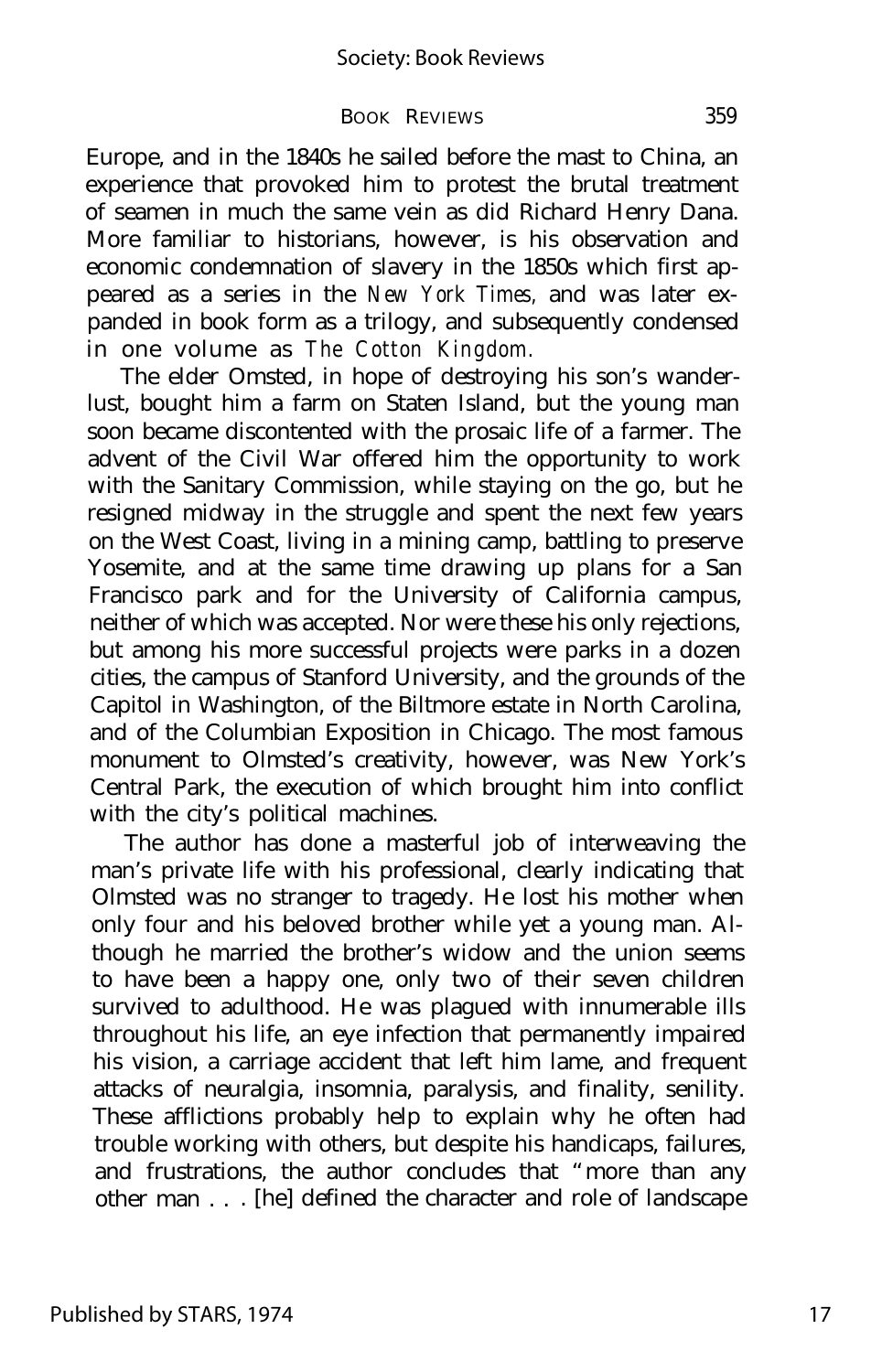architecture in the nineteenth century, and his influence reached far into the twentieth" (p. 475).

The volume's copious notes are based primarily on manuscripts and are presented in an exceptionally cohesive, readable account. Although it is unfortunate that there is no bibliography, much information normally included therein is given elsewhere. Mrs. Roper and the publisher have every right to be proud of this excellent, attractive study.

**Winthrop College** MARY ELIZABETH MASSEY

*A World in Shadow: The Free Black in Antebellum South Carolina.* By Marina Wikramanayake. (Columbia: University of South Carolina Press, 1973. xviii, 219 pp. Acknowledgments, foreword, introduction, notes, appendixes, bibliography, index. \$9.95.)

This work is a welcome addition to the growing number of studies which assess the black experience through the extensive utilization of heretofore little used or unknown primary sources of material, some of which, including confidential family heirloom papers, were in the hands of blacks and whites, and others which were long buried in court houses, custom houses, archives, and other repositories. In addition, it is buttressed by statistical tables based on census returns and by appendixes.

Dividing her study into nine chapters, the author discusses "Free Persons of Color," in which she identified her subject by tracing the origin of free blacks in South Carolina and presenting their larithmic picture: "The Politics of Manumission," where the growth of the free black population is sketched along with efforts to restrict it by law and the consequent ploys to secure manumission in spite of the law; "Denizens of the State," in which the precarious status of free blacks who never become more than near-citizens in the eyes of South Carolinians is sketched along with their survival, a tribute to their sense of belonging and their enduring tenacity.

It was a strange and ironic situation that required blacks who were never full citizens to pay taxes which in light of their position were burdensome and discriminatory. Nor did the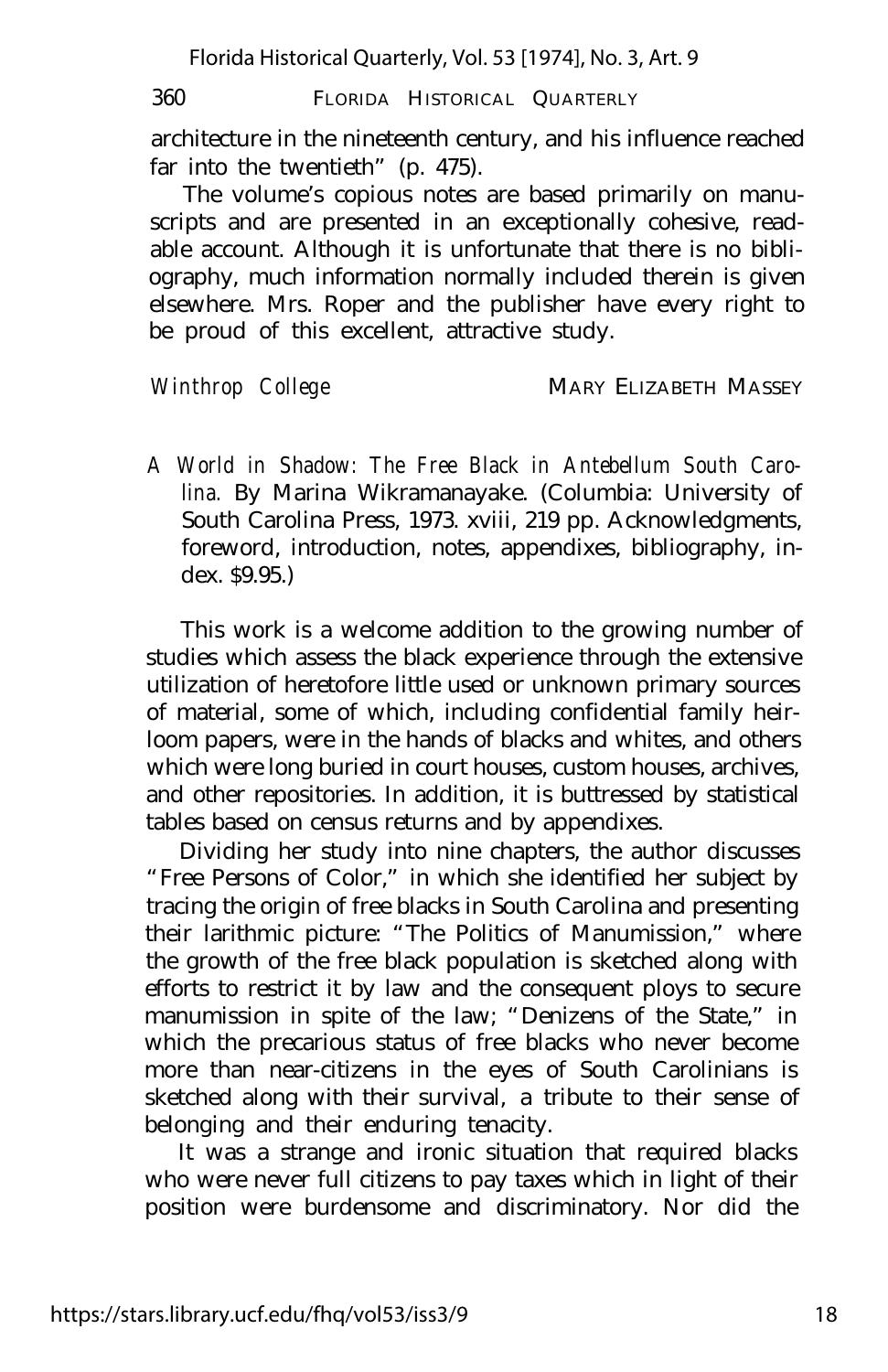blacks fail to protest their grievance, although they did so practically in vain; free blacks, in many respects remained the scapegoats for the racial dilemma of the state. Although free, the free black was linked to slavery and enjoyed "no right that was not defined forfeitable."

Chapters four through six trace the reality of survival as the free black created a world of his own, a shadow of the larger white world, yet with a difference. The concomitants of this world were more varied than in the white world. Free blacks of substance owned and sold slaves, yet many of them worked to undermine the institution of slavery. Morris Brown, who later became a bishop in the A.M.E. Church, bought and manumitted slaves as a matter of course. Intermarriages, of which there were a number, are carefully documented as well as extra-legal alliances which were even more numerous. Associations among free blacks and whites of the upper classes were by no means rare. Lower class free blacks and white havenots associated in the market place, taverns, gambling dens, and brothels. Some blacks such as William McKinley, Jehu Jones, James Richard, William Holloway, Richard Kinlock, and Eliza Lee attained wealth, popularity, and eminence in a restricted society. A few of these left manuscripts and record material useful for this study.

For purposes of self-help, and socialization free blacks organized a number of organizations. Two were based on color: the Brown Fellowship and the Society of Free Dark Men, which later became the Humane Brotherhood. Formal dinners, debutante parties, traditions of courtship, and other niceties of etiquite associated with white society were rigidly observed by affluent free blacks.

Although free blacks were accepted as members of the Methodist Episcopal Church, their main religious activities centered in the African Methodist Episcopal Church founded in Charlestown, South Carolina, in 1817 by Morris Brown. The Denmark Vesey Affair, which is detailed in chapter seven with marked restraint, not only led to an attack on the AME Church but to a heated debate on the disposition of free blacks of the state. The author of this study did not believe, as other historians have, that the Denmark Vesey Affair did not produce the repression of free blacks. Nor does she believe that the Nat Turner insurrection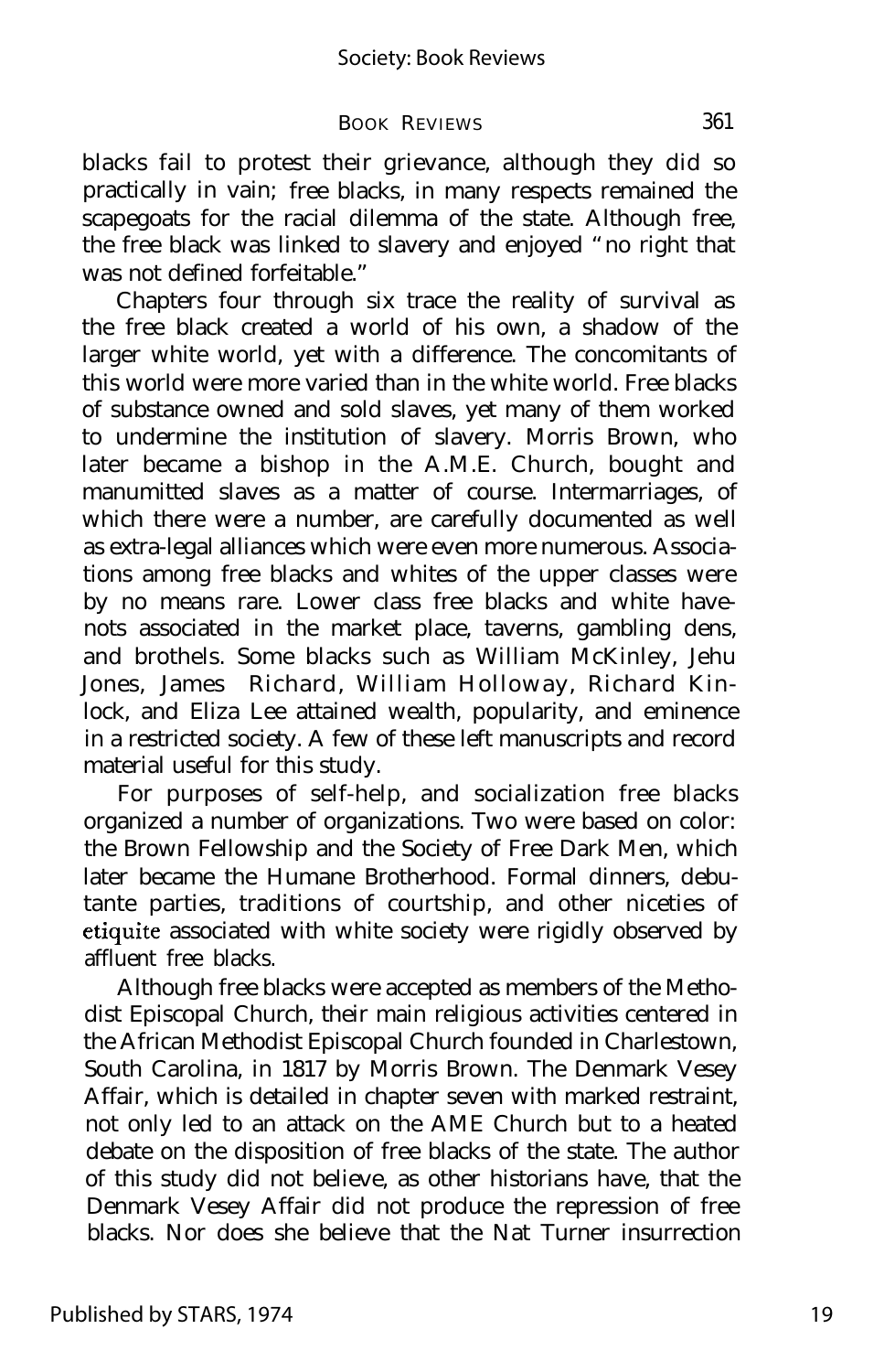generated the reaction in South Carolina that it did elsewhere.

As sectional tensions increased in the 1850s, free blacks became the victims of increasing reaction and repression. It caused many to leave South Carolina for the North, Canada, or the Caribbean. Some migrated to Liberia, and in some instances, mainly women with families, they submitted to reenslavement. Not until after the Civil War did freedom become a reality for all.

This work is revealing and deep probing. Who would have known that two South Carolina free blacks contributed recipes for pickling to Heinz's 57 Varieties? The author, however, leaves gaps in the conceptualization of South Carolina's history which impacted blacks, both free and slaves. As the preeminent leader of the pro-slavery movement in its varied aspects-theory, rhetoric, secession, and war-South Carolina served as a model for other southern states. In so doing free blacks were adversely affected far more than the author mentioned. In spite of this, the book has merit and adds considerably to the field of history and the black experience.

*Morgan State College* ROLAND C. MCCONNELL

*Jennison's Jayhawkers: A Civil War Cavalry Regiment and Its Commander.* By Stephen Z. Starr. (Baton Rouge: Louisiana State University Press, 1973. xvi, 405 pp. Preface, acknowledgments, notes, illustrations, bibliography, index. \$12.95.)

This volume belongs in the forward grouping on the top shelf of Civil War regimental histories. It is a grand book, taken on the bases of the comprehensive research, organization of dispersed material and scattered events that are often altogether unrelated, but mainly of the character pictures and sustained reader interest.

Emerging from the struggle of Bleeding Kansas for statehood, the 7th Kansas Cavalry moves into the desperate Missouri-Kansas warfare, with all its widespread devastation, brutality, vengeance, murder, and a full verification of the old adage that, of all wars, those between peoples of the same race and cultural heritage are the most wanton and heartless. None truly under-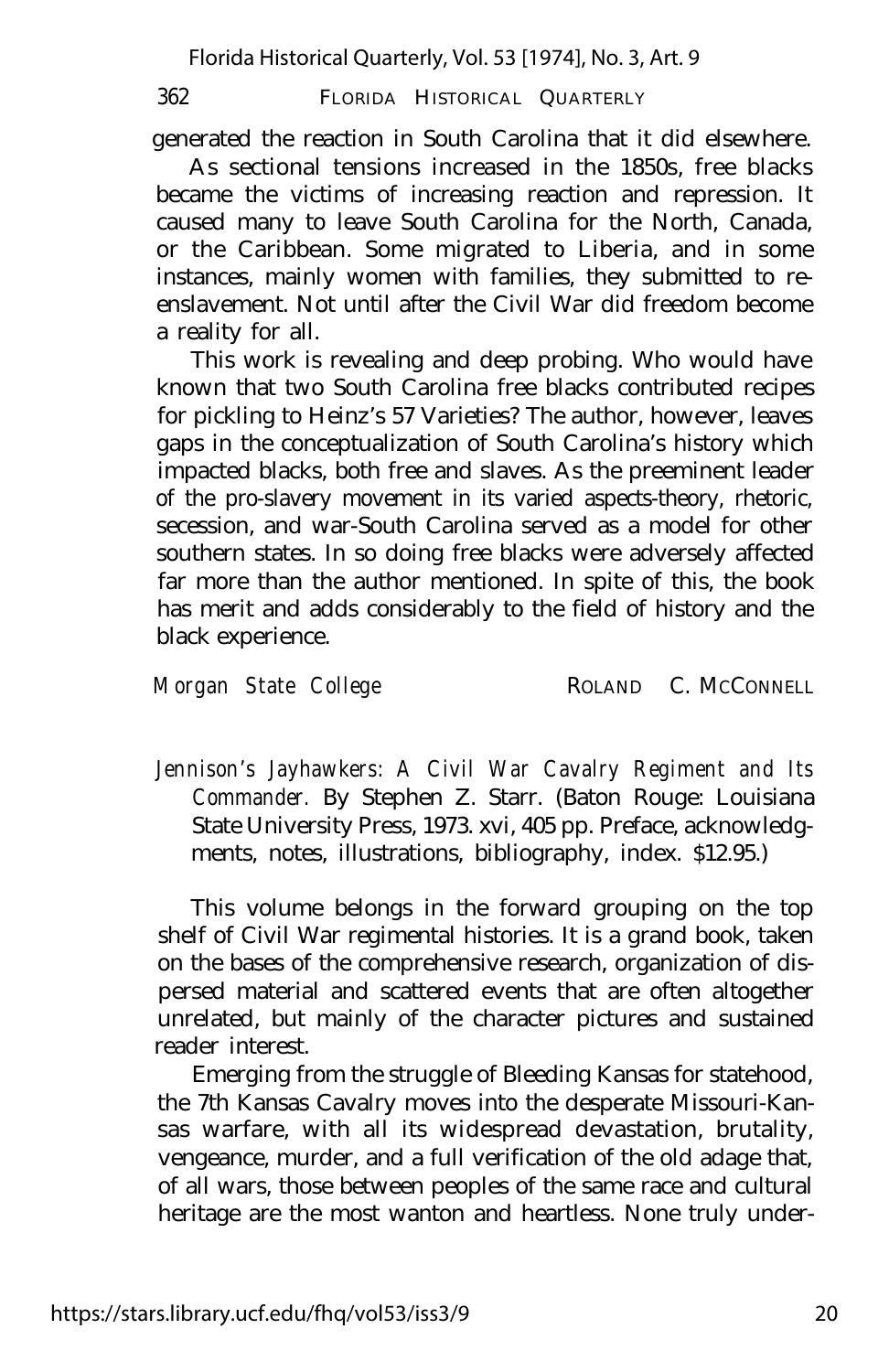stands the full bitterness of the Civil War without knowledge of the western conflict, a no-quarter war, in some respects the actual vortex of the storm, though much of it was raiding and small unit actions remote from the main armies, with which, in the early stages, a degree of chivalry prevailed.

None seems positive, but a jayhawker appears to have been named after a hawk that preyed on jay birds. The book is an admixture of slaughter on the battlefield and the abattoir of early Kansas politics. Throughout it moves the central figure, the mean, diminutive Colonel Charles Rainsford Jennison, often absent for his poker games or mending his political fences, tyrannical by nature but sometimes tolerant, a bitter-end abolitionist of such desperation, native ability, and courage, that the top army brass was sensitive about touching one who commanded such popular acclaim.

His code was that a good slaveholder was a dead slaveholder. This peculiar little man's demagogic flair rarely failed to rouse the Kansas Unionists out of their seats. The Union army commanders in Missouri wanted to get rid of him and eventually shipped the 7th Cavalry off to Mississippi in the emergency of the Price-Van Dorn campaign. But there was a lot more to Jennison than bombast. Whether under Rosecrans, Grant, or others, he led his famous (or to many infamous) regiment with such bravery and driving fury that he became about as good a cavalry colonel, often commanding a brigade, as could be found in the western armies. The regiment was of like fibre and won the hard assignments.

The 7th Kansas Cavalry took into the Mississippi campaign the evil reputation it had justly acquired in Missouri, which caused other units to attribute to it every military dereliction that occurred in the neighborhood. The regiment bristled. Jennison and succeeding colonels supported the men. Colonel Albert L. Lee could put Sheridan in his place when that saucy general, who a little later showed how supreme he was at devastating a countryside, ordered the regiment out of a field where they were gathering fresh corn at a time when other regiments were passing loaded with bountiful gleanings off of the countryside.

Jennison had his ups, including a newspaper nomination for President, and downs, involving a court martial and dismissal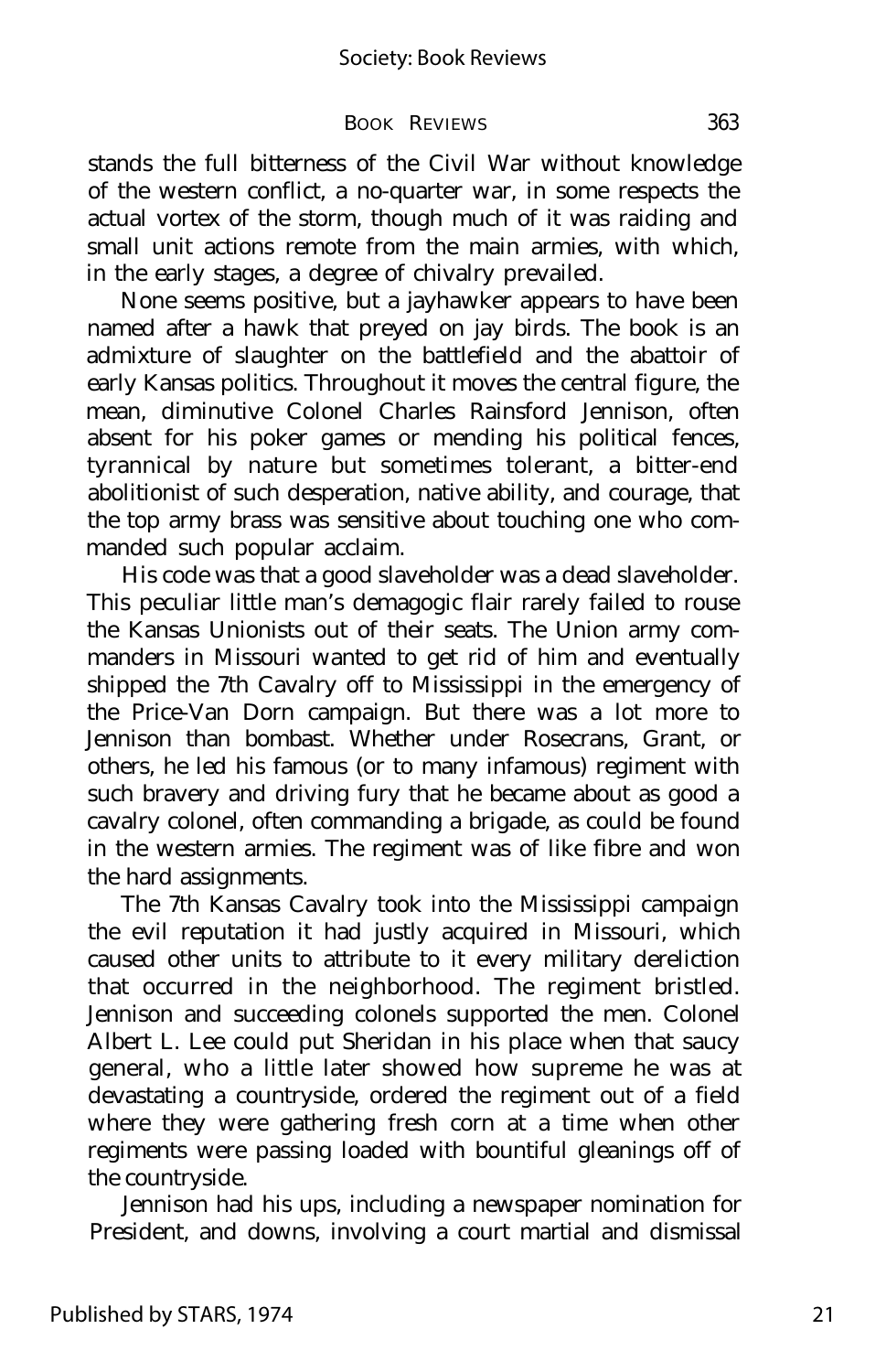Florida Historical Quarterly, Vol. 53 [1974], No. 3, Art. 9

364 FLORIDA HISTORICAL QUARTERLY

from the service, that he claimed, with a tint of justice, was political. The legislature later removed his constitutional disabilities. Among his early subordinates were John Brown, Jr., son of the raider, and Daniel Read Anthony, brother of Susan B. Anthony. He feuded and dueled but died in bed at the age of fifty after enough exciting events for four average lifetimes. This book will be engaging reading for all true Civil War buffs.

**Fairview.** North Carolina **GLENN TUCKER** 

*The Politics of Inertia: The Election of 1876 and the End of Reconstruction.* By Keith Ian Polakoff. (Baton Rouge: Louisiana State University Press, 1973. xiv, 343 pp. Preface, notes, essay on sources, index. \$10.95.)

"On the centennial of the nation's independence, the excessive partisanship of the Reconstruction era threatened to destroy the democratic political system." Thus writes Keith Ian Polakoff about America at the end of its first century. These words ring familiar to a Bicentennial generation threatened by a new brand of "excessive partisanship." In the 1870s as in the 1970s, the "democratic system" weighed heavy under scandals and corruption. Following the Centennial year, the nation recovered sufficiently from the trials of the Grant administration to limp on into its second century. Whether the nation recovers from the Watergate issues in time for Century III remains to be seen.

A casual look at the times hardly reveals the many crises that rocked Centennial America. Across the land Americans celebrated growth and achievement, proud of an Exposition at Philadelphia where they exhibited the fruits of their hundred years alongside those of other more established countries of the world. But, as Mark Twain suggested, it was an age only "gilded" with respectability. Underneath the facade, political intrigue, corruption, and discrimination threatened the "dream" and brought a sad ending to the first reconstruction. In *The Politics of Inertia,* historian Polakoff offers an explanation of what happened in the national parties to support such happenings, and in so doing,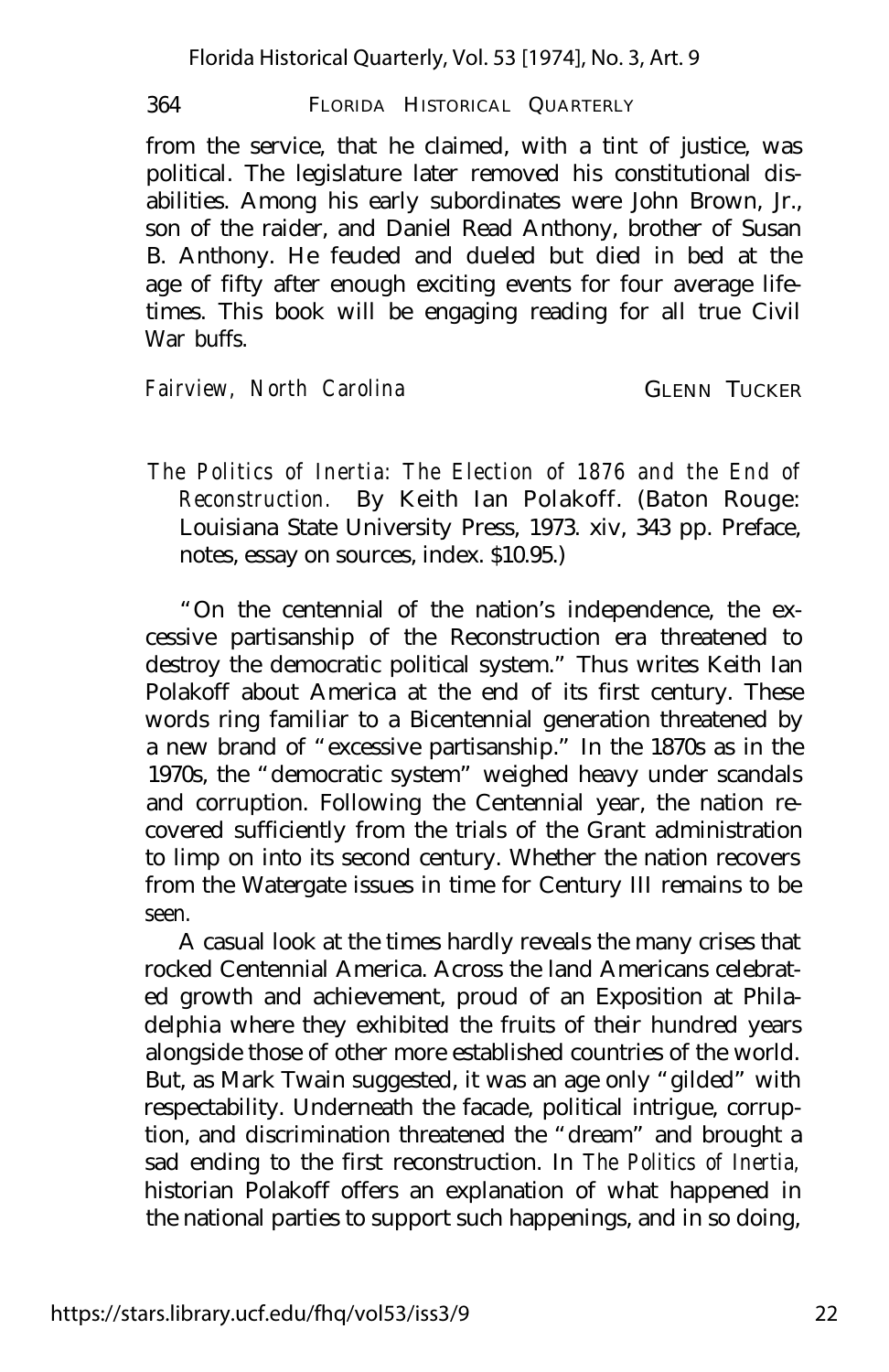he warns of complexities in the American party system that may not be limited to a single generation.

This book describes the political activity in the United States between the close of the Civil War and the settling of the disputed election of 1876. It is the story of Republicans shackled by internal intrigue and a "scramble" for presidential succession, and Democrats, their ranks diffused by complex sectional issues — both parties marching relentlessly toward the campaign of 1876. Each acted under the stress of a leadership vacuum, and candidates Hayes and Tilden emerged as standard bearers more by default than by astute party selection. This is the story of two parties engaged in a giant power struggle— the Republicans attempting to consolidate their war and reconstruction gains, the Democrats struggling to regain the national leadership they had sacrificed to sectional interests in 1860.

To Polakoff, it was the Democrats, with their tradition of bringing together the disparate elements of America under strong leadership, who failed so decisively, at the very moment when the time was ripe for them to regain power and restore bipartisan politics. Polakoff attributes this failure to a party decentralization which left the power vacuum for the Republicans to fill. Outwardly, the Democrats gave the appearance of unity, but leaderless on the national scene, they splintered into local coalitions, each group concerned with its own particular campaign issues. Paralyzed by inefficiency and without the single strong leader, they were unable to halt the growing Republican power that virtually stole the presidency from them in 1876. But the Democrats did not flounder alone. Inertia also affected the Republicans who wallowed in indecision and corruption, without a convincing national party platform, also "extraordinarily decentralized."

The *Politics of Inertia* covers much the same period as C. Vann Woodward's monumental *Reunion and Reaction.* Where material overlaps, the two works are generally in agreement, but on some points Polakoff does take mild issue with the earlier work. He disagrees with Woodward's assumption of "a degree of central direction in the national political parties," nor does he accept the contention that Tilden was in control of the Democratic party that lost the election of '76. Polakoff also puts less emphasis than Woodward on the compromises of the election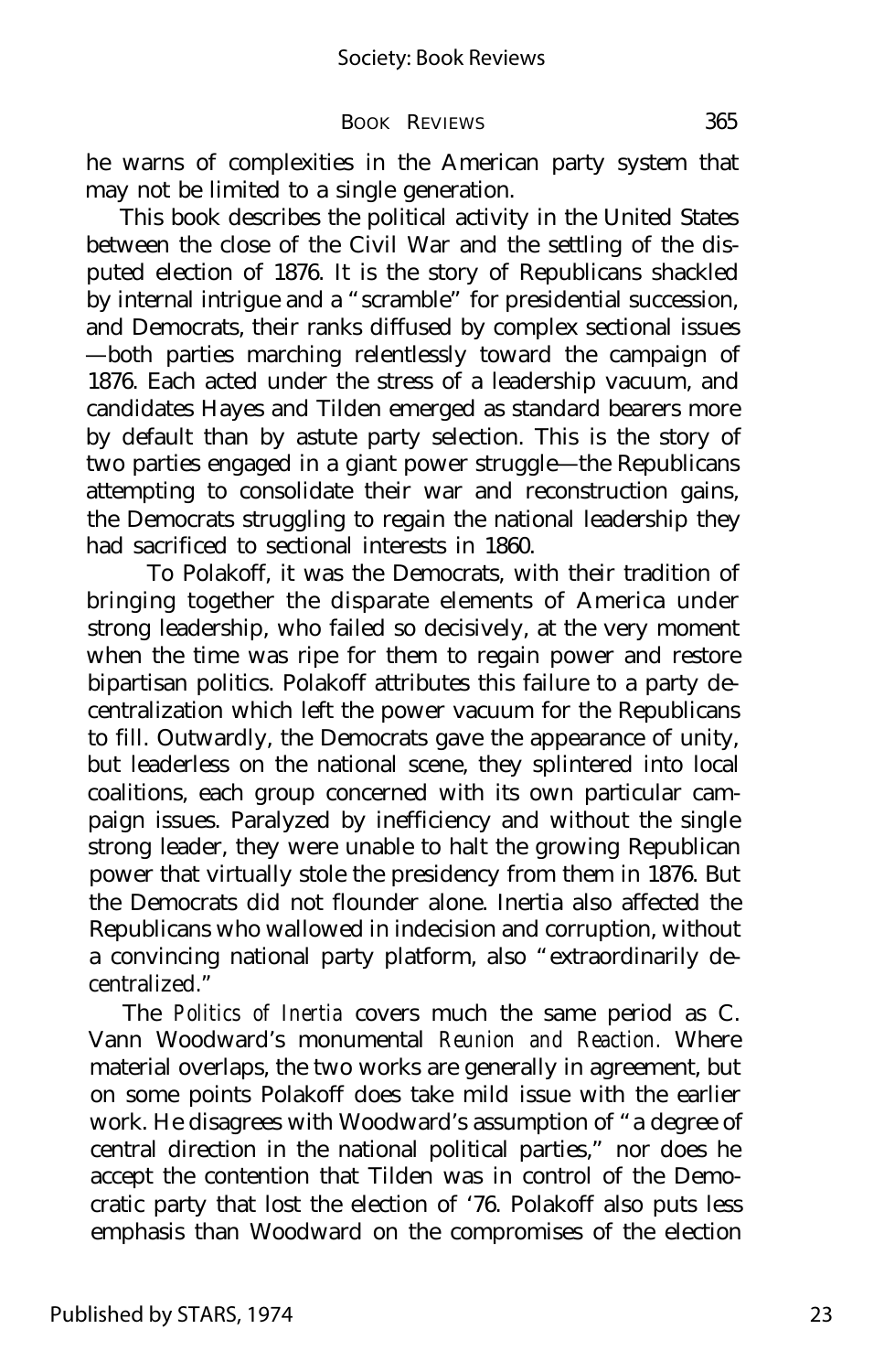year, contending that accommodation of the South was inevitable whatever the circumstances of either party. Finally, where Woodward is basically southern in his perspective, Polakoff considers the broader national scene, especially "the configuration of power in nineteenth century political parties."

*The Politics of Inertia* is a timely study of American politics, brilliant in its grasp of intimate detail and always appreciative of the human element in this country. The reader will be no stranger to many of the topics that Polakoff includes in his study of the 1870s— political canvassing and unpredictable results, accusations arid false accusations from both parties, a candidate's resignation from a campaign under pressure of the press's revelation of his unsavory congressional record, income tax discrepancies in the records of presidential candidates, the manipulation of black votes to party advantage, political intrigue and manipulation, and dark horses seeking the nation's highest office with little more than local credentials.

This is an important book for Bicentennial America as it looks at its own political dilemmas. It is well researched in traditional materials, interpreted in the light of new contemporary methods including statistics, and written in a narrative style that is always readable and often quite exciting. In a world in which politics is part of our daily fare, *The Politics of Inertia* is a source for new understanding and important historical perspective to modern problems.

*Wittenberg University* ROBERT HART JE

*James Weldon Johnson: Black Leader, Black Voice.* By Eugene Levy. (Chicago: University of Chicago Press, 1973. xiii, 380 pp. Editor's foreword, preface, photograph, notes, bibliography, index. \$14.50.)

This first scholarly biography of James Weldon Johnson is a long overdue account of the life of one of the more versatile and articulate leaders. He was a teacher, school principal, newspaper editor and columnist, lawyer, poet, librettist for Broadway shows, essayist, diplomat, university professor, and champion of civil rights.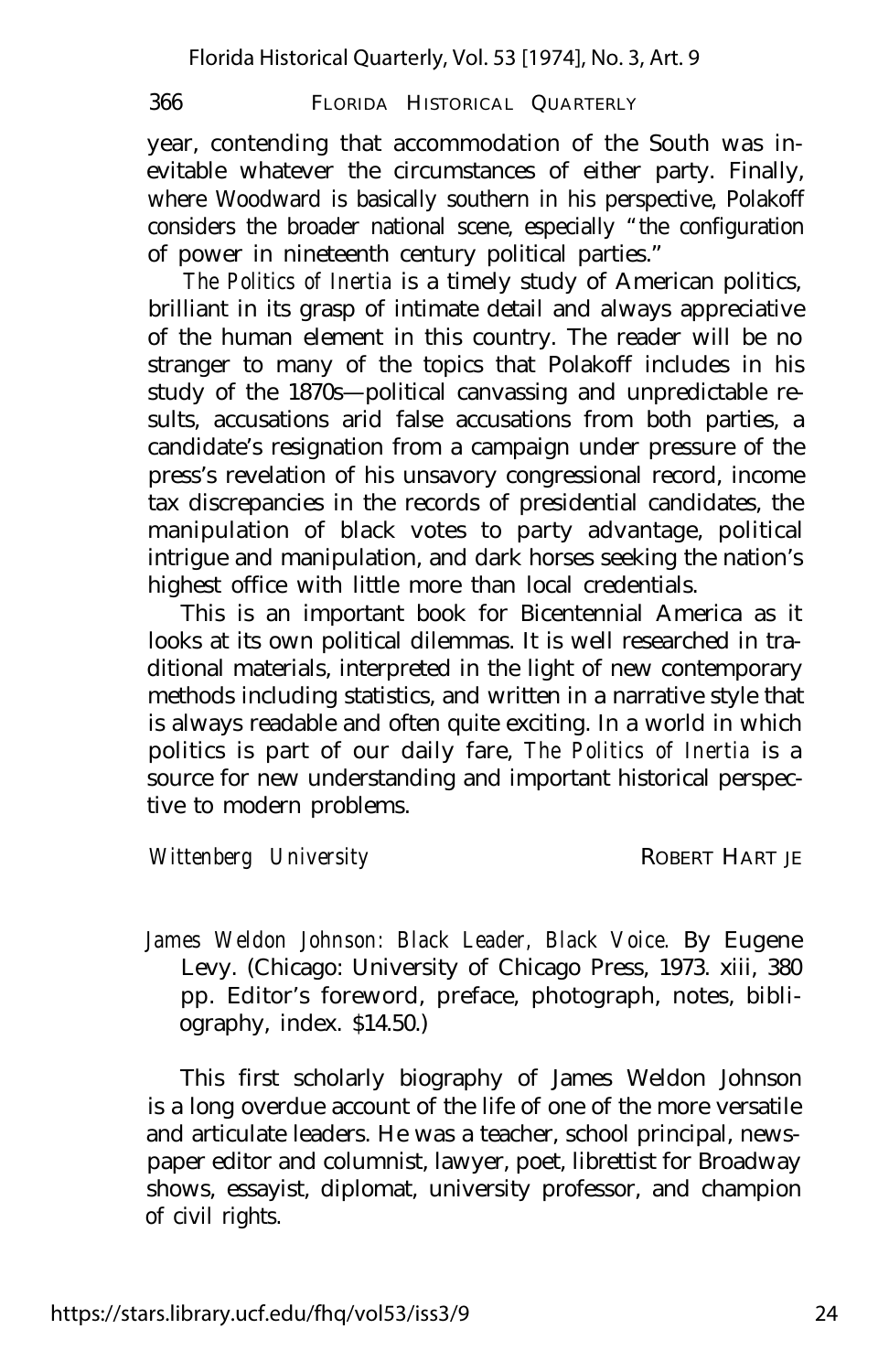#### Society: Book Reviews

#### BOOK REVIEWS 367

In developing this biography, Professor Levy used the Papers of James Weldon Johnson at Yale University and the National Association for the Advancement of Colored People, and the Booker T. Washington Papers, Library of Congress, and his published writings in *Crisis* and other journals. Moreover, the author deserves an accolade for his lucid presentation of the range of Johnson's interests, activities, and involvement. Factors other than the influence of parents, who provided a stable, attractive home with books, music, and trips to Brooklyn to visit relatives, conditioned Johnson's development, life style, and zeal in protecting his private life (My Inner Life Is Mine, Chapter 14). Dr. Thomas Osmond Summers, a white physician of Jacksonville, who employed Johnson, age seventeen, as his receptionist, may well have served as a life-model. Dr. Summers was sophisticated, "well educated," "a cosmopolite," "a man of culture," who possessed a library of books on many subjects and who treated possessed a library of books on many subjects and who treated his receptionist as an equal. During the summer while a student at Atlanta University, Johnson taught summer school in rural Florida. For the first time he saw the relationship between the white man and black man at its crudest level. It was then that Johnson realized his oneness with all black people. He also heard a rural black preacher deliver a sermon on the creation which he later immortalized. He heard music shout songs and chants— which he later captured in song and verse. He also participated in the Quiz Club contest that examined in 1892 the topic: "The Best Method of Removing the Disabilities of Caste from the Negro" (p. 44). At the age of twenty, Johnson believed the solution was "to remove the fact of inferiority" (p. 45).

Years later, as a mature lawyer-editor-executive of the N.A.A.C.P., Johnson attacked racial discrimination and lynching, and zealously labored for the passage of anti-discriminatory legislation and the Dyer Anti-Lynch bill. The latter did not pass, but it was significant that for the first time "a civil rights organization led by a black man took the initiative in pushing congressional legislation.

Although actively engaged in teaching, promoting equality of rights and justice, Johnson continued to write poetry, compose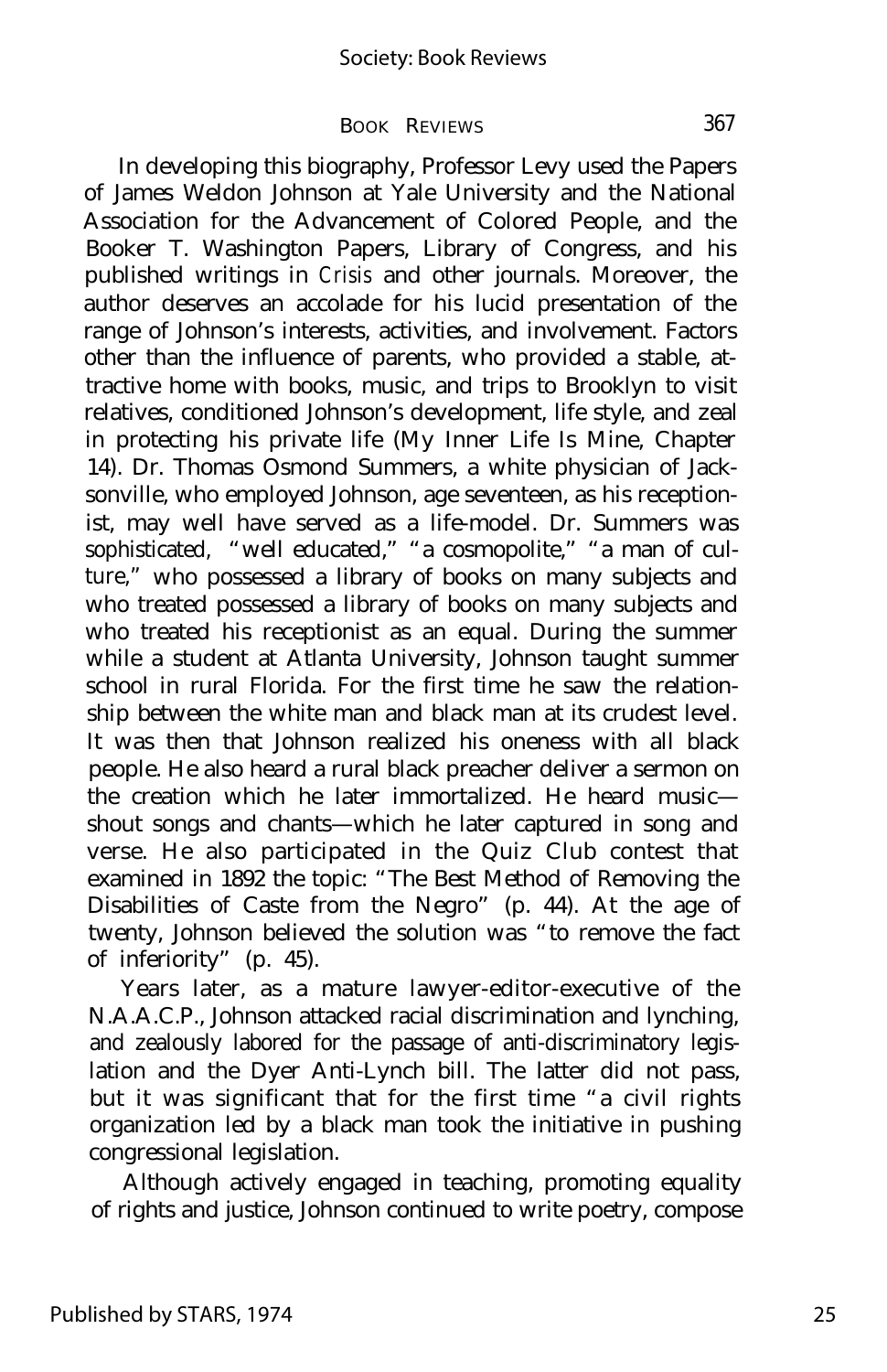Florida Historical Quarterly, Vol. 53 [1974], No. 3, Art. 9

368 FLORIDA HISTORICAL QUARTERLY

songs for musicals, and to generate hope, i.e., "Lift Every Voice and Sing." He was indeed an uncommon man whom I was privileged to know as a student at Fisk University.

*Hunter College* ELSIE M. LEWIS

*The Search for the Santa María.* By John Frye. (New York: Dodd, Mead & Company, 1973. xii, 174 pp. Foreword, introduction, illustrations, maps, appendices, bibliography, index. \$4.50.)

Few are aware that the *Santa María,* Columbus's flagship on his first voyage of discovery, never returned to Spain after reaching the New World. It ran aground on a reef somewhere east of Cape Haitien off the north coast of Haiti and was lost on Christmas Eve 1492. Fred Dickson, Jr., a member of the Explorers Club of New York, was the central figure in the most recent search for the *Santa María.* He made the search for the remains of the oldest known European vessel wrecked in the New World— and its positive identification when found— his central goal from 1967 until November 1972, when he died in a diving accident still pursuing his dream.

Dickson's attention was riveted to an anamalous, wreckshaped coral patch located on the lagoon side of the barrier reef near Cape Haitien which he saw from the air in 1967. Believing that the position of the coral mass was "right in the ball park!" for the possible location of the wreck of the *Santa* María, he spent the next five years trying to determine if the feature might mark the remains of that vessel. Whatever the expedition may have lacked in scientific approach was more than made up for by Dickson's determination and infectious enthusiasm. In those five years, tantalizing, ofttimes contradictory clues and evidence concerning the origin of the coral feature and the age of a possibly associated wreck were developed, but the mystery remains unsolved.

John Frye follows the interesting story of Dickson's quest for the *Santa María,* reporting the efforts of Dickson and the thoughts and contributions of the varied personalities that he marshaled about him to participate in the adventure. In terms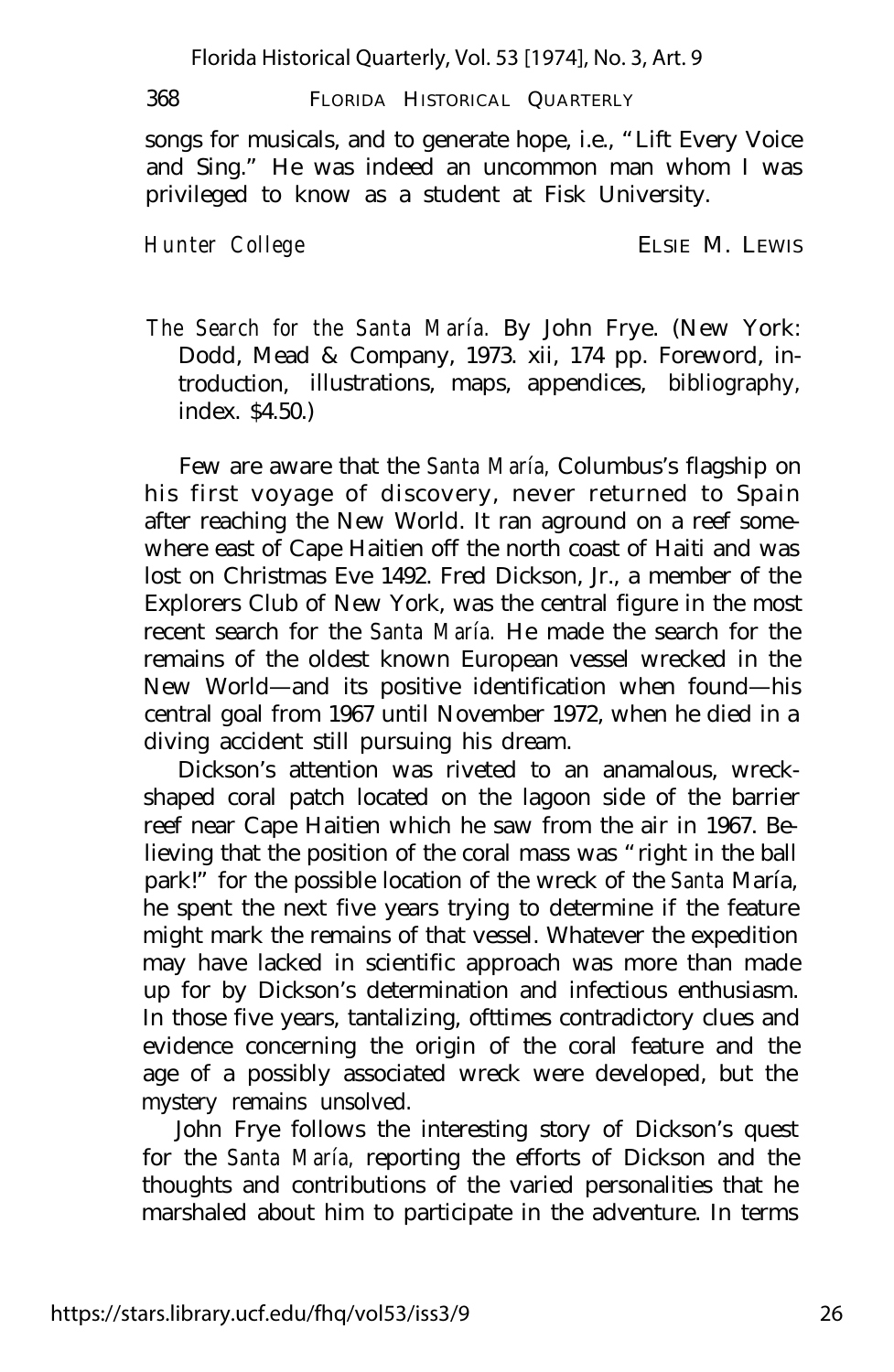of preparation, Frye even made the trek to Spain to plow through the red tape and dust to explore the archives. As a result, the author's handling of the basic facts of Columbus's life and times and the details of his first voyage of discovery, highlighted by photographs of sites, buildings, and monuments in Spain and Portgual central to the Columbus story, makes very interesting reading and provides depth and historical perspective.

*The Search for the Santa María* is a book which captures the reader's interest and sense of adventure in exploration and discovery both old and new.

*Texas Historical Commission* CARL J. CLAUSEN

*Yesterday in the Hills.* By Floyd C. Watkins and Charles Hubert Watkins. (Athens: University of Georgia Press, 1973. xiii, 184 pp. Acknowledgments, foreword, preface. \$6.00.)

Floyd C. and Charles Hubert Watkins have produced a quite satisfactory book. It is an informative diversion if read as a whole work, and it stands up well for occasional browsing. The individual segments, though well integrated into the total conception, are independent essays. Proof of their literary quality emerges as the reader returns to them and finds as much pleasure in the second or third reading as he found in the first.

In his foreword, Calvin Brown notes that "most works which superficially resemble this book are written by local colorists on the one hand or by 'social scientists' on the other." He objects to both in that they are, in their separate ways, condescending toward their material. This book is not the result of a local colorist's slumming tour or the scientist's data-collecting excursion. It is the treasured recollections of father and son, sensitively set down with genuine literary merit.

The device of alternating essays (Field Work, Farm Animals, etc.) with character sketches (The Hopkinses, Jauny Loomis, etc.) is an effective one. It suggests Floyd Watkins's literary profession, his recollections of *Spoon River Anthology,* "The Camera Eye" in *U.S.A.,* and other literary masterworks that come together in the mind of a writer who must devise a structure for the diversity of his materials. Diversity in *Yesterday in the Hills* is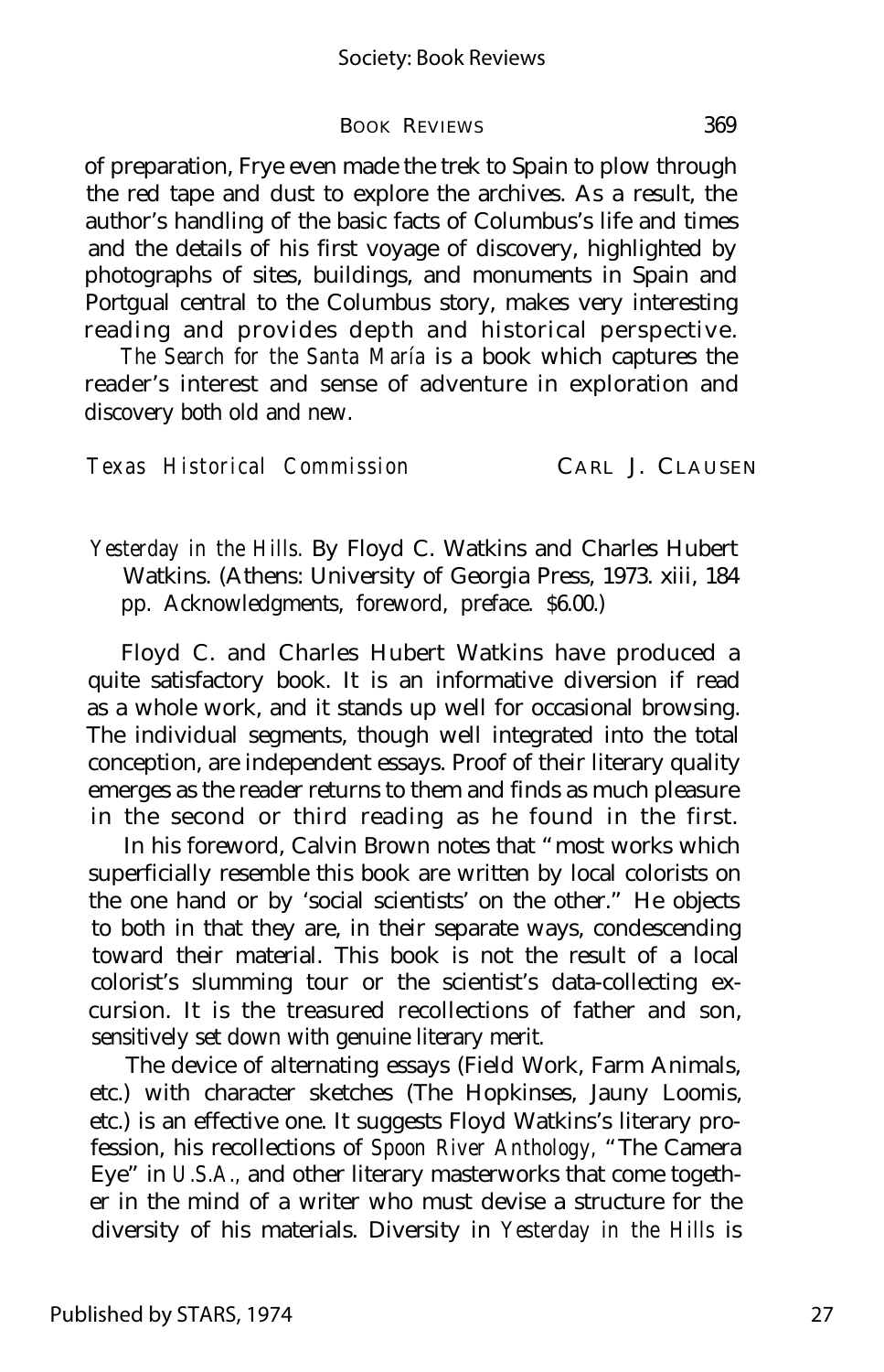extensive in spite of the restricted locality and period, the community of Ball Ground, Georgia, as it existed within the living memories of father and son.

This is good history for the general reader, just as it is good folklore for the general reader. The success of such a book is not be be measured in terms of footnotes, bibliography, technical verification of data, or adherence to a particular set of theories or techniques. These are the tools of specialists who write for other specialists, too frequently unmindful of the interest of the intelligent non-technical reader. The devices used by Floyd and Charles Watkins are characterization, description, a sense of humor, and the ability to convey in a lively manner the comedy, tragedy, and pathos of the microcosm they bring to life.

The two kinds of writing are not incompatible. Obviously there is a place for scholarly apparatus in the narrow communication of specialist to specialist. There is also a place for lively, humane interpretation of historical and folkloristic insights for a larger audience. In their purpose, to recreate convincingly a vanishing way of life, the authors have served that larger audience well.

Western Kentucky University KENNETH CLARKE

# **BOOK NOTES**

*Trial and Imprisonment of Jonathan Walker, at Pensacola, Florida . . .* (1845, Boston) by Jonathan Walker, is volume number seven in the Bicentennial Floridiana Facsimile Series, published by the University of Florida Press for the Florida Bicentennial Commission. *The Branded Hand,* as this book is frequently identified, is the account of a white man, a new Englander, who was convicted in Pensacola of trying to help slaves escape. Walker and several blacks were captured in a boat off Key West, and he was returned to Pensacola to stand trial. Labelled a slave stealer, the letters "S S" were branded on the palm of Walker's hand. After his release, he returned to New England, where he became a leader in the abolitionist movement. Professor Joe M. Richardson of Florida State University has written an introduction to this facsimile. He evaluates the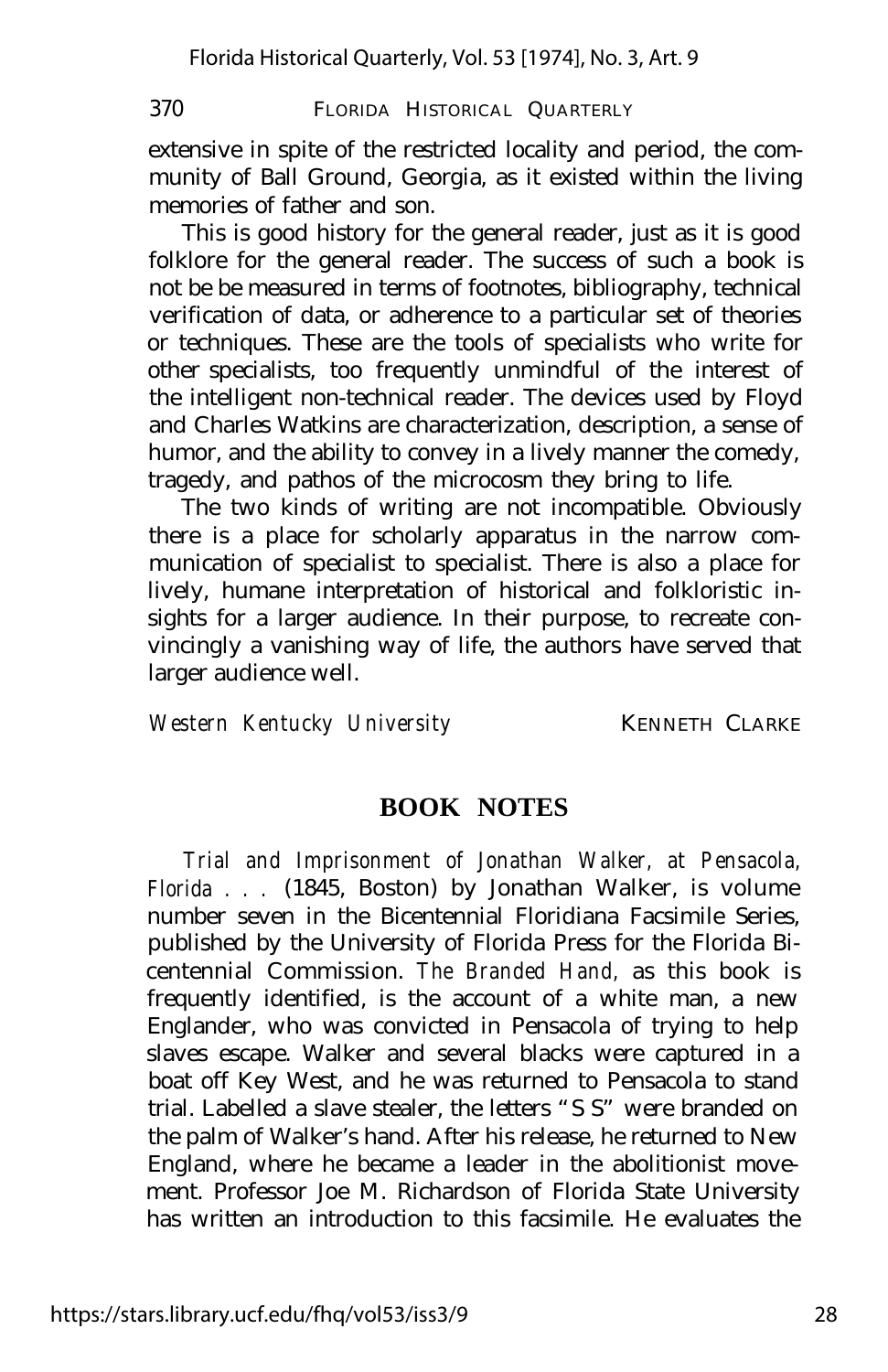#### Society: Book Reviews

## BOOK NOTES 371

book and provides extensive biographical information on its author. Professor Richardson has also compiled an index both to the book and to his introduction. *Trial and Imprisonment* sells for \$8.50.

*Don Juan McQueen* is the fourth novel about the Sea Islands of the Georgia-Florida coast by Eugenia Price of St. Simons, Georgia. She has done extensive research into the life of John McQueen, who moved to St. Augustine in 1790 to avoid a Georgia debtors prison. Florida was then a Spanish colony, and McQueen, greedy for land, took an oath of loyalty to Spain and converted to the Catholic Church. He became Don Juan McQueen and one of Florida's largest land owners. He failed to bring a measure of peace to the violent Georgia-Florida frontier; the turmoil was constant, and McQueen was caught up in it. Ms. Price has written a fascinating book which illuminates an exciting period in Florida and American history. Her research has been meticulous. Published by J. P. Lippincott, Philadelphia and New York, it sells for \$8.95.

*The Unknown Story of World Famous Sanibel and Captiva* was written by the late Florence Fritz, the first woman mayor of Fort Myers. She was the author of several books about the Gulf coast of Florida based upon her long residence and activities in that area. This book tells the story of Sanibel and Captiva from the time when they were inhabited by pre-historic Indians to their discovery by the Spanish in the sixteenth century and their settlement by Americans almost 300 years later. The book is illustrated by photographs and sketches. Miss Fritz's manuscript was unpublished at the time of her death in 1969. It has now been made available through the efforts of Lelia Morris Cunningham of Fort Myers. Proceeds from the book will be used for a memorial for Miss Fritz. For copies, write Mrs. Cunningham at 2062 Katherine Street, Fort Myers, Florida 33901. The price is \$10.00.

*Yesterday's Florida,* by Nixon Smiley, is in the Historic State Series published by E. A. Seemann Publishing Company of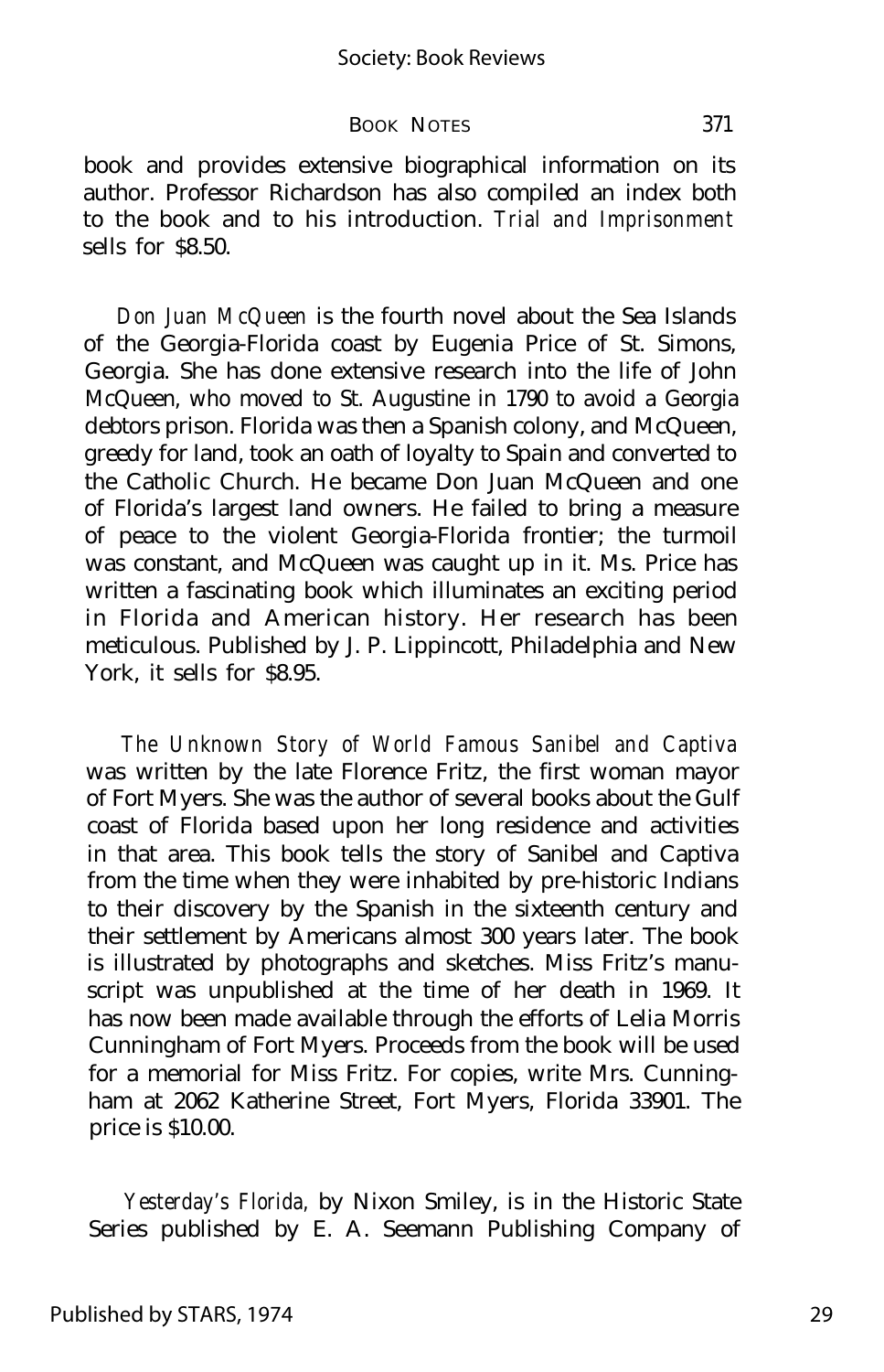Miami. Mr. Smiley, a retired columnist for the *Miami Herald,* has compiled a pictorial history of the state from the time of its discovery in the sixteenth century to the early 1960s. Many of the photographs are from the State Photographic Archives, Robert Manning Strozier Library, Florida State University, Tallahassee. *Yesterday's Florida* is dedicated to Allen Morris, founder of the archives. It sells for \$12.95. *Yesterday's Florida* is the first volume in the Historic States Series. A second volume is *Yesterday's New Hampshire,* by Richard F. Leavitt, with a foreword by Sherman Adams.

*Yesterday's Florida Keys,* by Stan Windhorn and Wright Langley, is a kaleidoscope of pictures showing the history of the Keys from their earliest discovery by the Spanish to the 1950s. Wrecking, shipping, piracy, sponging, fishing, and cigar making have all played a part in the historical development of the area chronicled in this book. Many famous personalities have visited or lived along the Keys. In the twentieth century these include Henry Flagler, Ernest Hemingway, and Harry Truman. Published by E. A. Seemann Publishing Company, the book sells for \$7.95. Also recently published in the Historic Cities series are pictorial studies of Atlanta, Denver, and Detroit.

*Adventurers in Florida History* is by Woodward B. Skinner and W. George Gaines of Pensacola. This textbook tells the story of Florida's rich past through the activities of its "adventurers"— its history makers. The Spanish explorer-conquistadores— Ponce de León, Narváez, de Vaca, de Soto, and Tristán de Luna— are included. There is a sketch of Francesca Hinestrosa, who the authors describe as "the first known woman" to come to *La Florida* as "a member of a Spanish gold seeking expedition." The wife of one of De Soto's soldiers, she disguised herself as a man, and this ruse obviously worked until she became pregnant. Unfortunately, Francesca died during the course of the expedition. Andrew Turnbull, Osceola, Billy Bowlegs, David Levy Yulee, Henry Morrison Flagler, Napoleon Broward, the Ringlings, and Walt Disney are among the other *Adventurers in Florida History.* Published by Town and Country Books, P. O. Box 8147, Pensacola, Florida 32505, the book sells for \$6.95.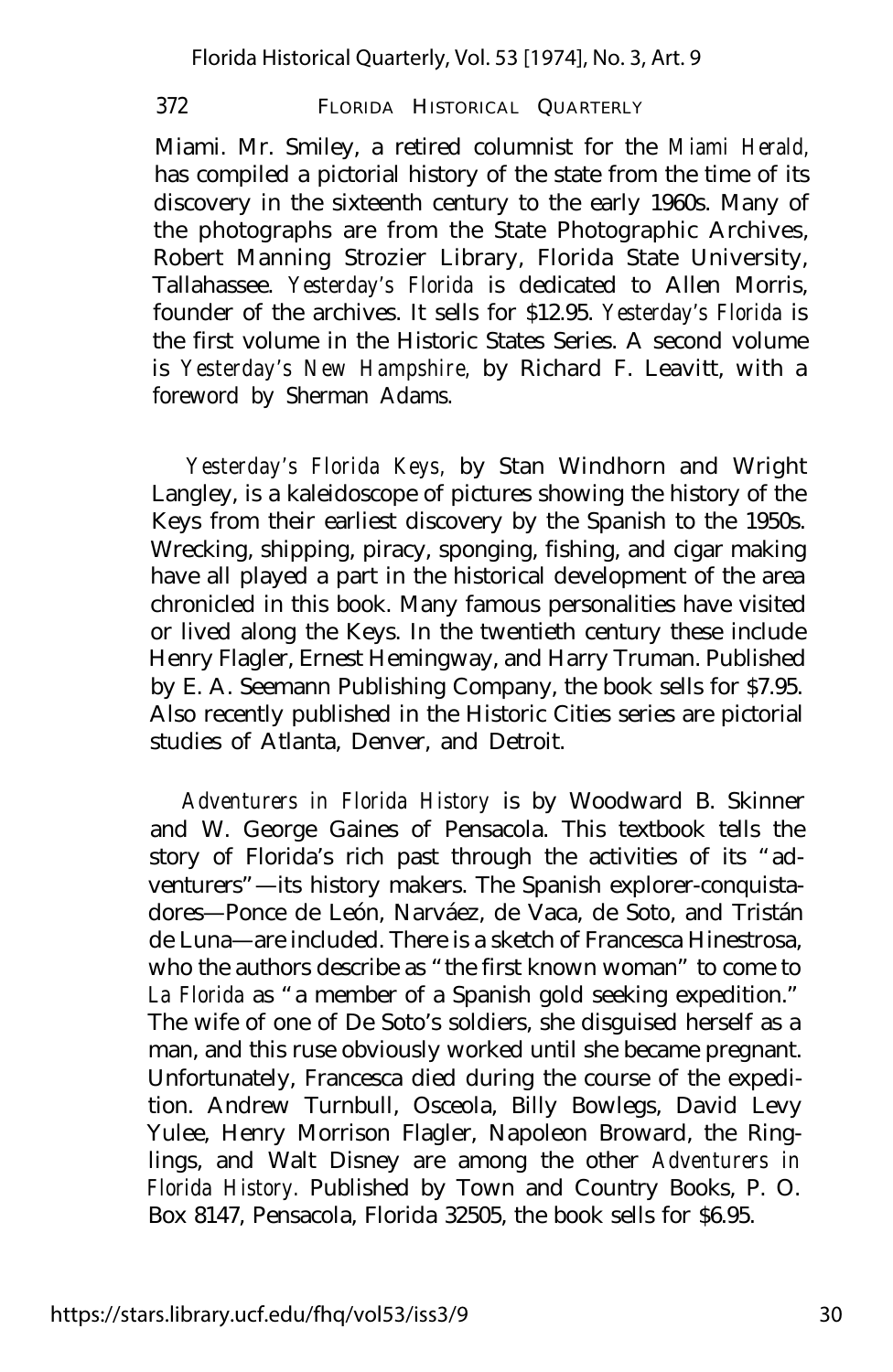## BOOK NOTES 373

*Landmark Architecture of Palm Beach* is a compendium of photographs and descriptive text of 150 Palm Beach buildings representing the work of such outstanding architects as Addison Mizner, Marion Wyeth, Maurice Fatio, and the designer Joseph Urban. The author is Barbara D. Hoffstot, a Palm Beach resident, who has been active in historic preservation. The book is arranged so that a visitor can drive or walk the area and view the buildings in sequence of location. The photographs are Ms. Hoffstat's, and the introduction is by Arthur P. Ziegler, Jr. The paperback volume, published by Ober Park Associates, Inc., Pittsburgh, Pennsylvania, sells for \$3.95.

*Gobernadores Cubanos de la Florida* is by José Isern of Miami. It is the third pamphlet in his series, Pioneros Cubanos en U.S.A. There are sketches of Laureano Torres de Ayala, Juan de Ayala y Escobar, Manuel José de Jústiz, and José Coppinger. The price is \$3.00, and the booklet may be ordered from the AIP Publications Center, 120 Beacon Boulevard, Miami, Florida 33135.

*Ocali Country, Kingdom of the Sun,* by Eloise Robinson Ott and Louis Hickman Chazal, has been out-of-print for a number of years. This valuable history of Marion County is available again in a Bicentennial edition published by the Junior Women's Club of Ocala. For copies write P. O. Box 854, Ocala, Florida 32670. The price is \$9.50, including mailing.

*Circle of Life: The Miccosukee Indian Way* is by Nancy Henderson and Jane Dewey. The photographs are by David Pickins. This short book, designed for elementary school children, was written in cooperation with Buffalo Tiger, Chairman of the Miccosukee Tribe of Florida. Much of it is based on personal conversations and interviews with members of the Tribe. It was published by Julian Messner, New York. The price is \$4.72.

*Travels of William Bartram,* edited by Mark Van Doren, is an unabridged reprint of the 1928 edition, published by Macy-Masuis. It is a major source work for geography, anthropology,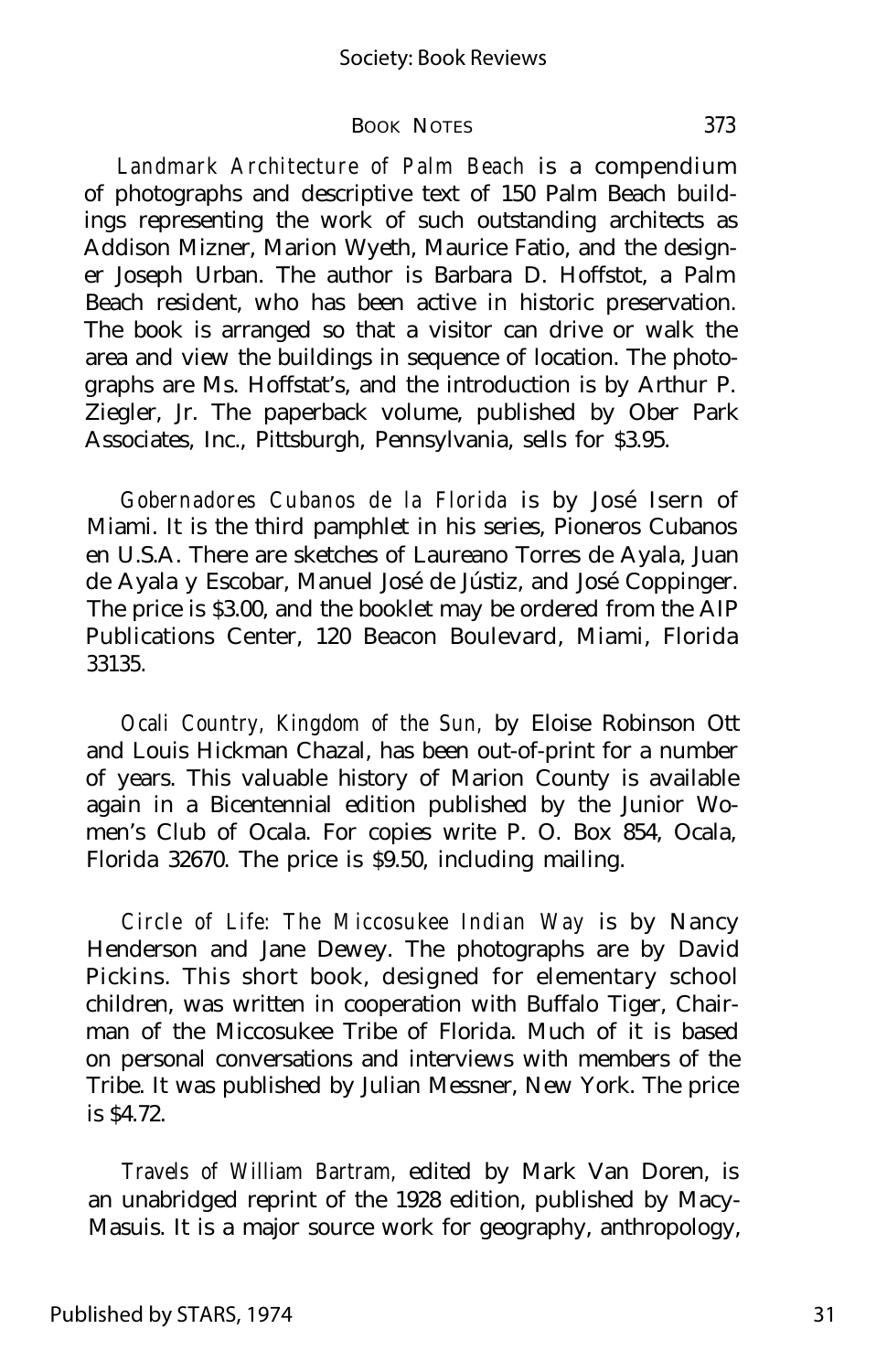and natural history for the Southeast and particularly Florida. William Bartram travelled through southern North America, including Florida, during the 1770s, and described the rivers, Indians, vegetation, climate, and birds. This paperback edition, which includes the thirteen illustrations that Bartram included in his journal, was published by Dover Publications, New York. It sells for \$4.50.

Elmo Richardson, in *Dams, Parks* & *Politics: Resource Development and Preservation in the Truman-Eisenhower Era,* argues that public apathy and political gamesmanship have interfered seriously with the conservation and use of our natural resources. He describes the opposition which Interior Secretary Douglas McKay faced from Florida real estate interests and state and national politicians during the 1950s when the Park Service tried to acquire waterfront land to add to the Everglades National Park. At the same time oil companies were urging a five-year extension on exploration leases in the Everglades, although past drilling had yielded no commercially-productive sites. When National Park Service Director Conrad Wirth came to Florida in 1954 to explain the Park's principles, he met a hostile reception. Local businessmen attacked his "arrogant impertinence" and denounced the "grandoise schemes of the bird watchers and politicians." His personal value to Florida, Wirth was informed, was "worthless." Senator Everett Dirksen of Illinois opposed the Park's expansion, and labelled it a "Frankstein monster." He described it as a relic from the days of New Deal colonialism. The record shows that the obstructionist efforts in this case failed; 271,000 acres of wilderness land was added to the Everglades National Park. University Press of Kentucky, Lexington, published this book; which sells for \$11.25.

*Seafaring America,* by Alexander Laing, is the product of American Heritage Publishing Company of New York. It covers maritime history from the sixteenth century, when the explorers operated along the Atlantic seaboard from the West Indies north to Nova Scotia, to the end of the nineteenth century. This handsome book is filled with numerous illustrations, many in color. It sells for \$25.00.